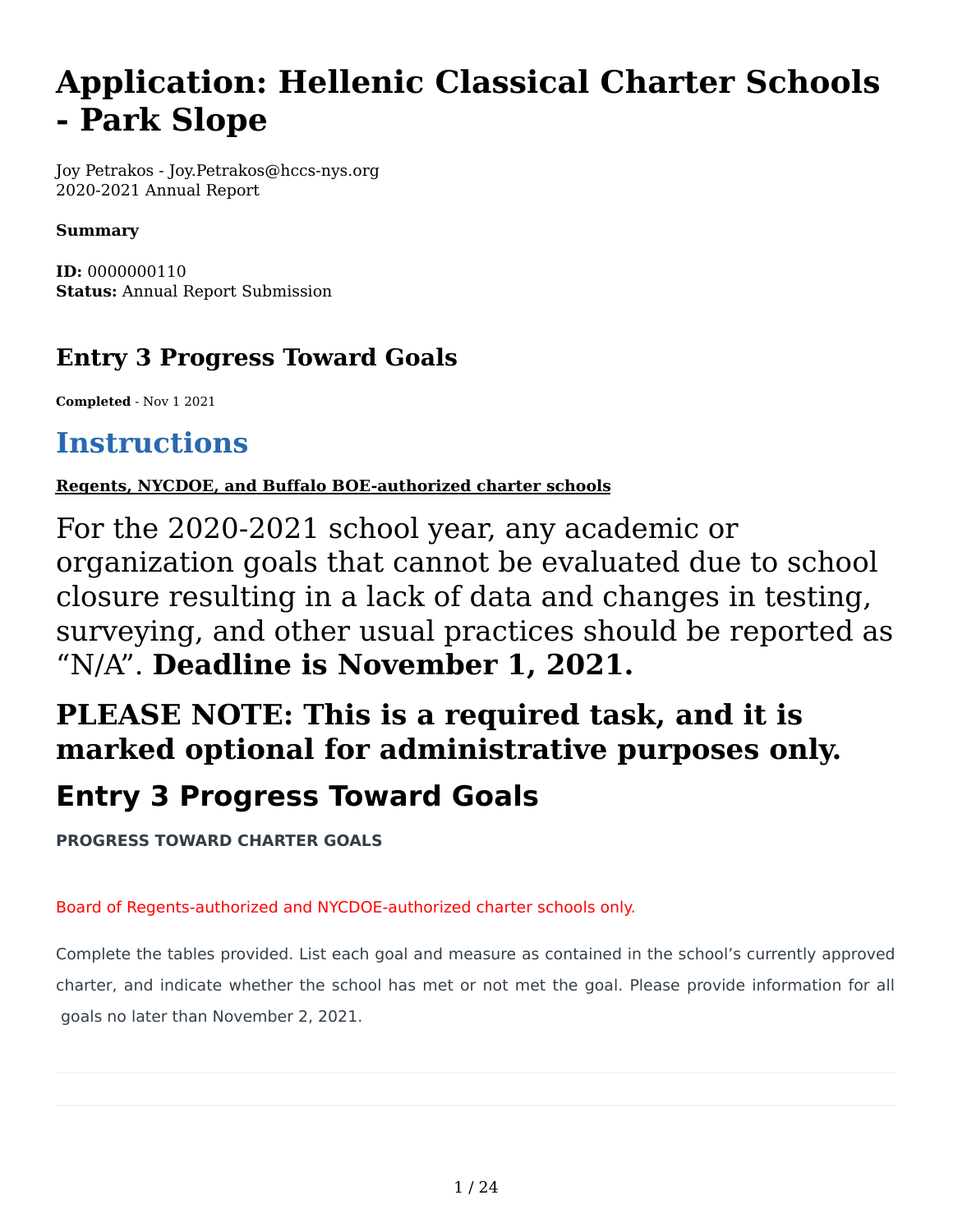**For the 2020-2021 school year, any academic goals that cannot be evaluated due to school closure resulting in a lack of data and changes in testing, surveying, and other usual practices should be reported as "N/A".**

#### **2020-2021 Progress Toward Attainment of Academic Goals**

|                 | Academic Student<br>Performance Goal                                                                                                                                                                                                                                                                                                                                                                      | Measure Used to<br><b>Evaluate Progress</b><br><b>Toward Attainment</b><br>of Goal | Goal - Met, Not<br>Met or Unable to<br>Assess | If not met,<br>describe efforts<br>the school will take<br>to meet goal. If<br>unable to assess<br>goal, type N/A for<br>Not Applicable |
|-----------------|-----------------------------------------------------------------------------------------------------------------------------------------------------------------------------------------------------------------------------------------------------------------------------------------------------------------------------------------------------------------------------------------------------------|------------------------------------------------------------------------------------|-----------------------------------------------|-----------------------------------------------------------------------------------------------------------------------------------------|
| Academic Goal 1 | Each year, 75% of<br>kindergarten<br>students who were<br>enrolled at the<br>School on BEDS<br>day will perform at<br>a Level 1 on the<br>rhyme recognition,<br>rhyme generation,<br>syllable clapping,<br>initial consonants,<br>and at a Level 2 on<br>the final<br>consonants,<br>blending,<br>segmenting, ABC<br>recognition,<br>writing, spelling,<br>decoding, and<br>sight words<br>strands on the | Fox in a Box early<br>literacy<br>assessment.                                      | Met                                           |                                                                                                                                         |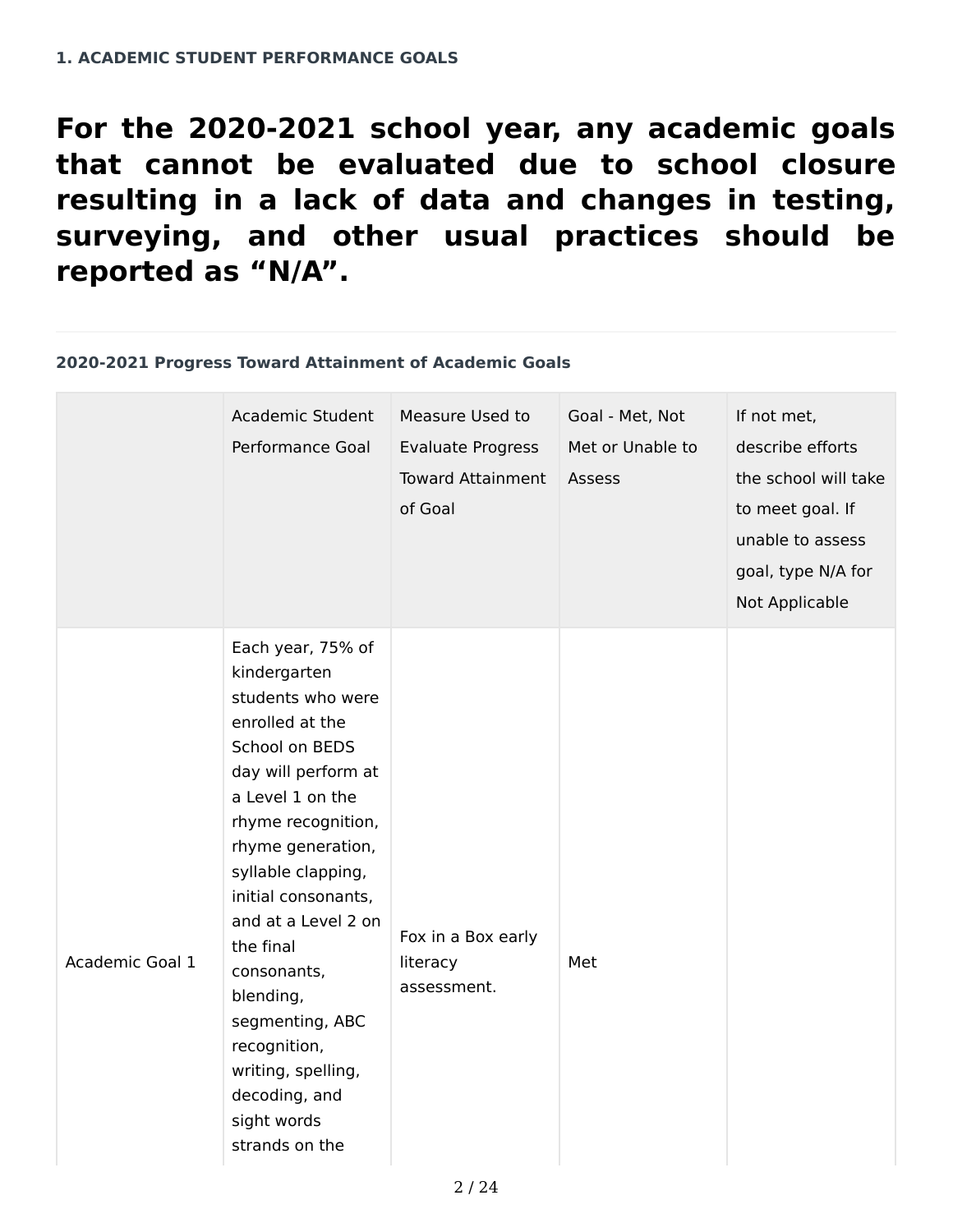| the 1st grade<br>students who were<br>enrolled on BEDS<br>day for two<br>consecutive years<br>will perform at or<br>above a Level 4 on<br>the spelling,<br>decoding,<br>vocabulary and<br>sight words<br>strands on the<br>Spring<br>administration of<br>the Fox in the Box<br>early literacy<br>assessment.                                                       | Fox in a Box early<br>literacy<br>assessment. | Met |  |
|---------------------------------------------------------------------------------------------------------------------------------------------------------------------------------------------------------------------------------------------------------------------------------------------------------------------------------------------------------------------|-----------------------------------------------|-----|--|
| Each year, 75% of<br>the second grade<br>students who have<br>been enrolled at<br>the School on<br>BEDS day for at<br>least two<br>consecutive years<br>will perform at or<br>above Level 6 on<br>the spelling,<br>decoding,<br>vocabulary, sight<br>words and strands<br>on the Spring<br>administration of<br>the Fox in the Box<br>early literacy<br>assessment. | Fox in a Box early<br>literacy<br>assessment. | Met |  |
|                                                                                                                                                                                                                                                                                                                                                                     | Each year, 75% of<br>Throughout the           |     |  |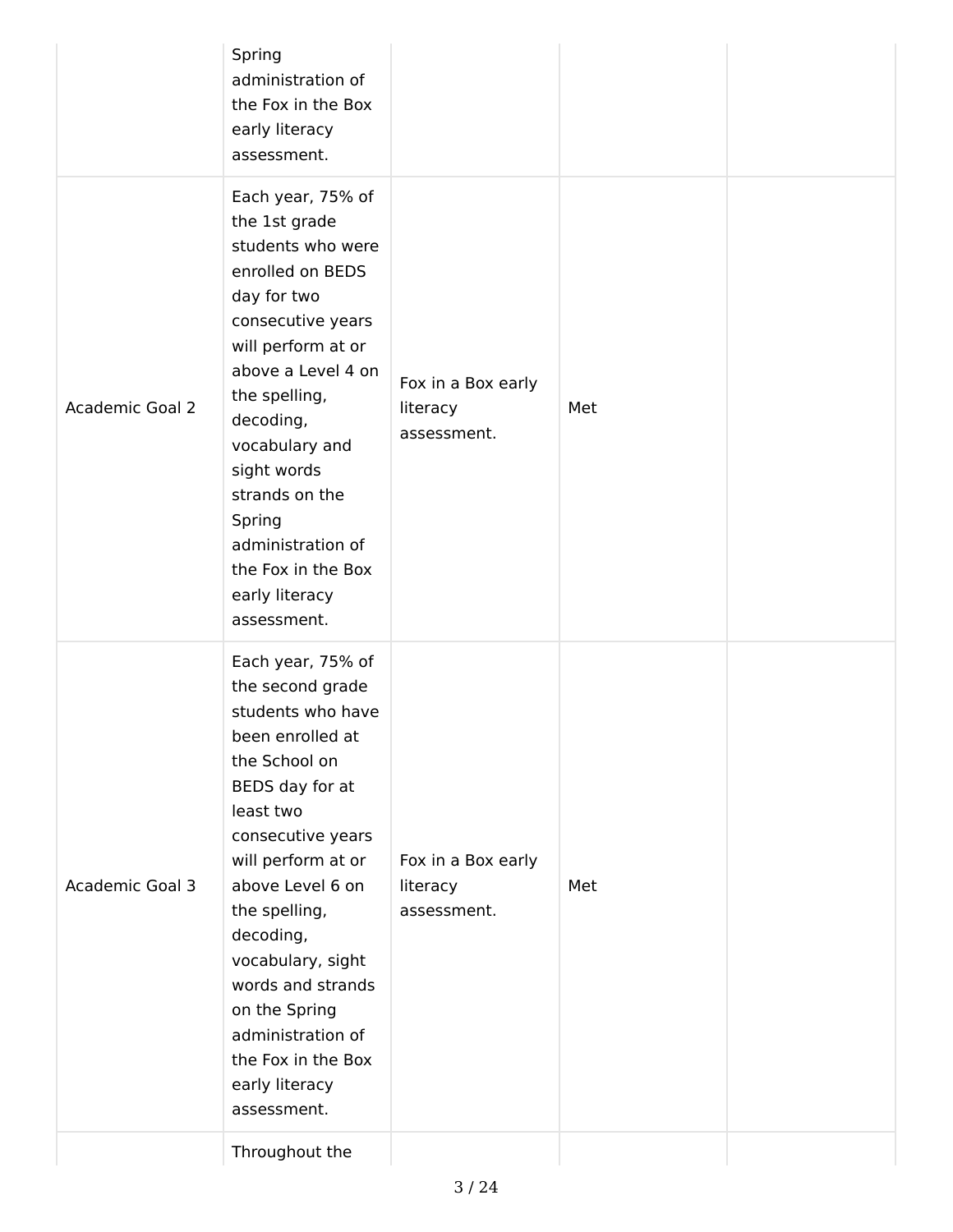| Academic Goal 4 | course of the<br>charter term,<br><b>HCCS will show</b><br>progress towards<br>achieving 75% of<br>its 3rd-8th graders,<br>who have been<br>enrolled at the<br>school on BEDS<br>day for at least<br>two consecutive<br>years, performing<br>at or above Level 3<br>on the NYS ELA<br>exam. | <b>NYS ELA Exam</b> | Met |                                                                                                                                                                                                                                                                                                                                                                                                                                                                                                                                         |
|-----------------|---------------------------------------------------------------------------------------------------------------------------------------------------------------------------------------------------------------------------------------------------------------------------------------------|---------------------|-----|-----------------------------------------------------------------------------------------------------------------------------------------------------------------------------------------------------------------------------------------------------------------------------------------------------------------------------------------------------------------------------------------------------------------------------------------------------------------------------------------------------------------------------------------|
|                 |                                                                                                                                                                                                                                                                                             |                     |     | Through the<br>course of the<br>charter term,<br><b>HCCS</b> has<br>demonstrated<br>progress in the<br>area of<br>mathematics and<br>has shown<br>progress in<br>attaining this<br>charter goal.<br>Despite not having<br>testing scores from<br>the previous<br>school year, our<br>students in grades<br>3 - 8 did not<br>demonstrate<br>progress. HCCS will<br>continue to<br>provide rigorous<br>math instruction<br>and have begun<br>the transition to<br>implement the<br>Next Gen learning<br>standards. We<br>have shifted our |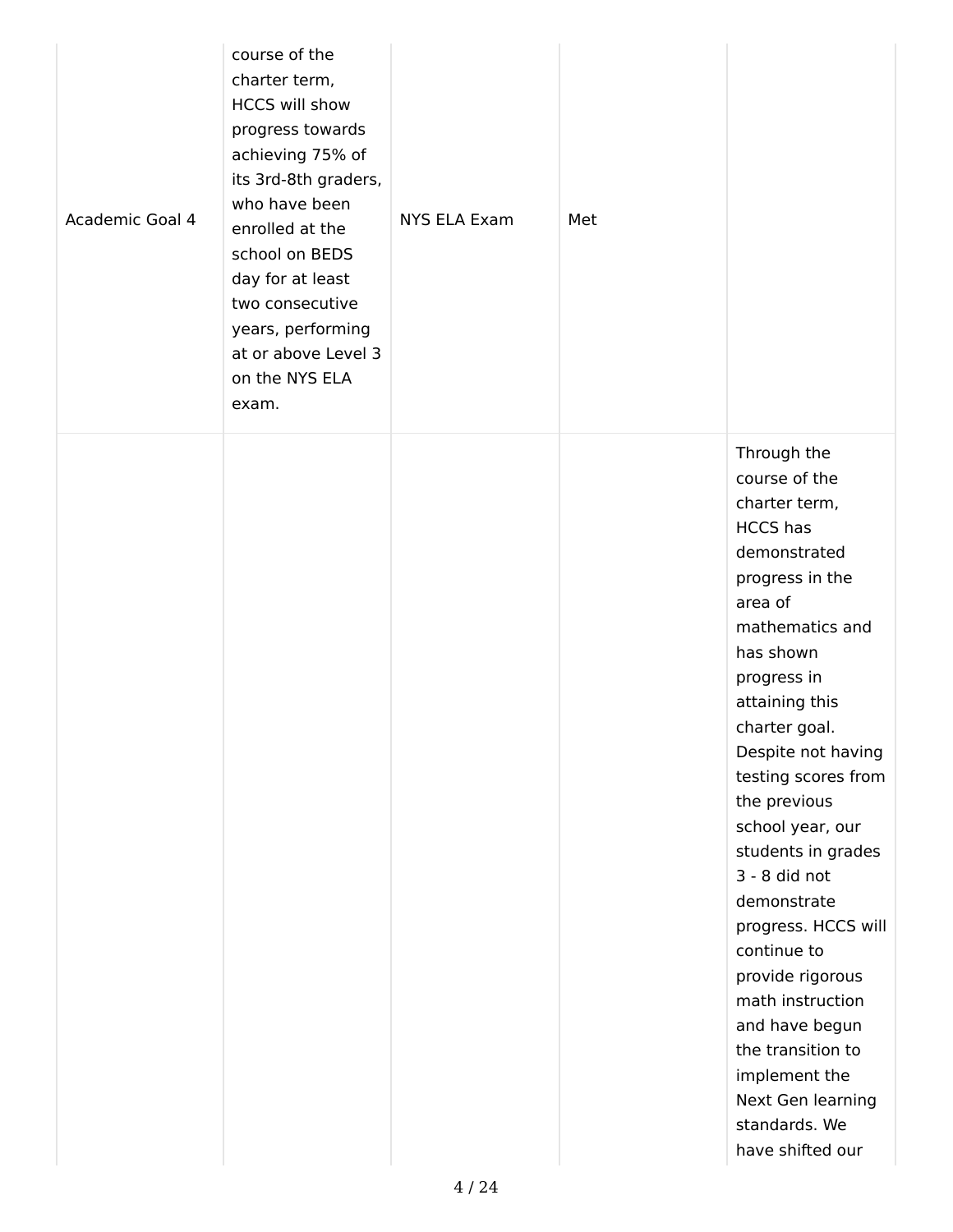| Academic Goal 5 | Throughout the<br>course of the<br>charter term,<br><b>HCCS will show</b><br>progress towards<br>achieving 75% of<br>its 3rd-8th graders<br>who have been<br>enrolled at the<br>school on BEDS<br>day for at least<br>two consecutive<br>years, performing<br>at or above Level 3<br>on the NYS Math<br>exam. | <b>NYS Math</b><br>examination | Not Met | instructional<br>program to include<br>spiral instruction to<br>address the areas<br>in mathematics<br>that may need<br>enhancement.<br>Spiral learning will<br>reinforce<br>strategies and<br>standards<br>throughout the<br>entire year. We<br>have implemented<br>math drills in the<br>areas of addition,<br>subtraction and<br>multiplication in all<br>grades. In addition,<br><b>HCCS continues</b><br>with Number Talks<br>in the lower<br>elementary grades<br>to increase<br>mathematical<br>competencies<br>beginning in<br>kindergarten.<br>Students in grades<br>3 through 8 also<br>utilize IXL, a online<br>mathematics<br>based program<br>that is<br>individualized and<br>provides direct<br>instruction and<br>reinforcement of<br>specific math<br>standards that<br>students may need<br>support with. HCCS<br>is confident, that |
|-----------------|---------------------------------------------------------------------------------------------------------------------------------------------------------------------------------------------------------------------------------------------------------------------------------------------------------------|--------------------------------|---------|--------------------------------------------------------------------------------------------------------------------------------------------------------------------------------------------------------------------------------------------------------------------------------------------------------------------------------------------------------------------------------------------------------------------------------------------------------------------------------------------------------------------------------------------------------------------------------------------------------------------------------------------------------------------------------------------------------------------------------------------------------------------------------------------------------------------------------------------------------|
|                 |                                                                                                                                                                                                                                                                                                               |                                |         | this specific goal<br>will be attained by                                                                                                                                                                                                                                                                                                                                                                                                                                                                                                                                                                                                                                                                                                                                                                                                              |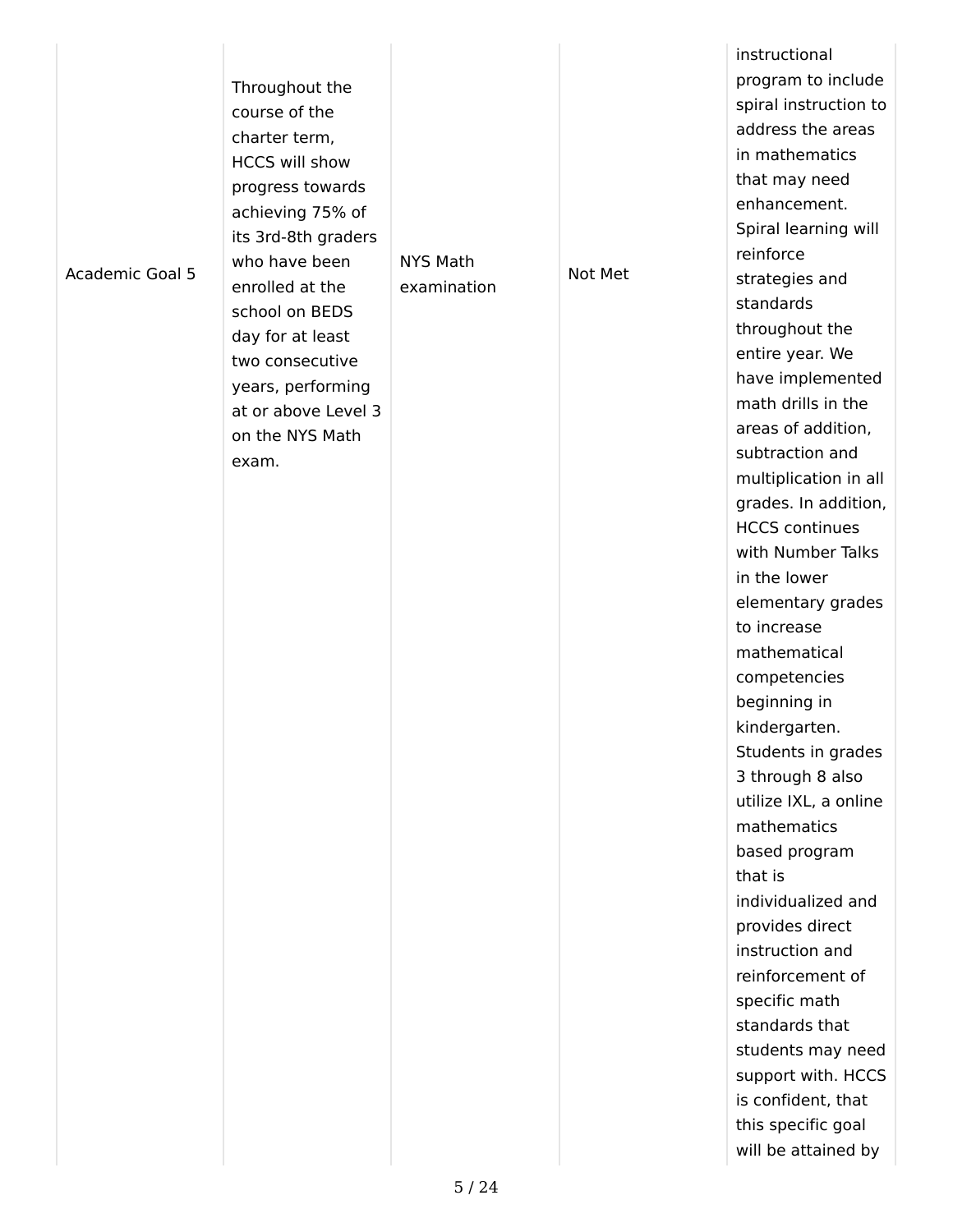|                 |                                                                                                                                                                                                                                                                                                                         |                                            |     | the end of the<br>charter term. |
|-----------------|-------------------------------------------------------------------------------------------------------------------------------------------------------------------------------------------------------------------------------------------------------------------------------------------------------------------------|--------------------------------------------|-----|---------------------------------|
| Academic Goal 6 | Throughout the<br>course of the<br>charter term,<br><b>HCCS will show</b><br>progress towards<br>achieving 75% of<br>its 4th and 8th<br>graders who have<br>been enrolled at<br>the school on<br>BEDS day for at<br>least two<br>consecutive years,<br>performing at or<br>above Level 3 on<br>the NYS Science<br>exam. | <b>NYS Science</b><br>Examination          | Met |                                 |
| Academic Goal 7 | Each year, 75% of<br>the Grade 8<br>students who have<br>taken Common<br>Core Integrated<br>Algebra I will pass<br>the NYS Common<br>Core Algebra I<br>Regents Exam with<br>an average<br>passing score of at<br>least 75%.                                                                                             | NYS Common Core<br>Algebra I regent        | Met |                                 |
| Academic Goal 8 | Each year, 75% of<br>the Grade 8<br>students who are<br>recommended by<br>the Science<br>Department to sit<br>for the NYS Living<br>Environment<br>Regents Exam will<br>pass the Regents<br>Exam with an                                                                                                                | <b>NYS Living</b><br>Environment<br>Regent | Met |                                 |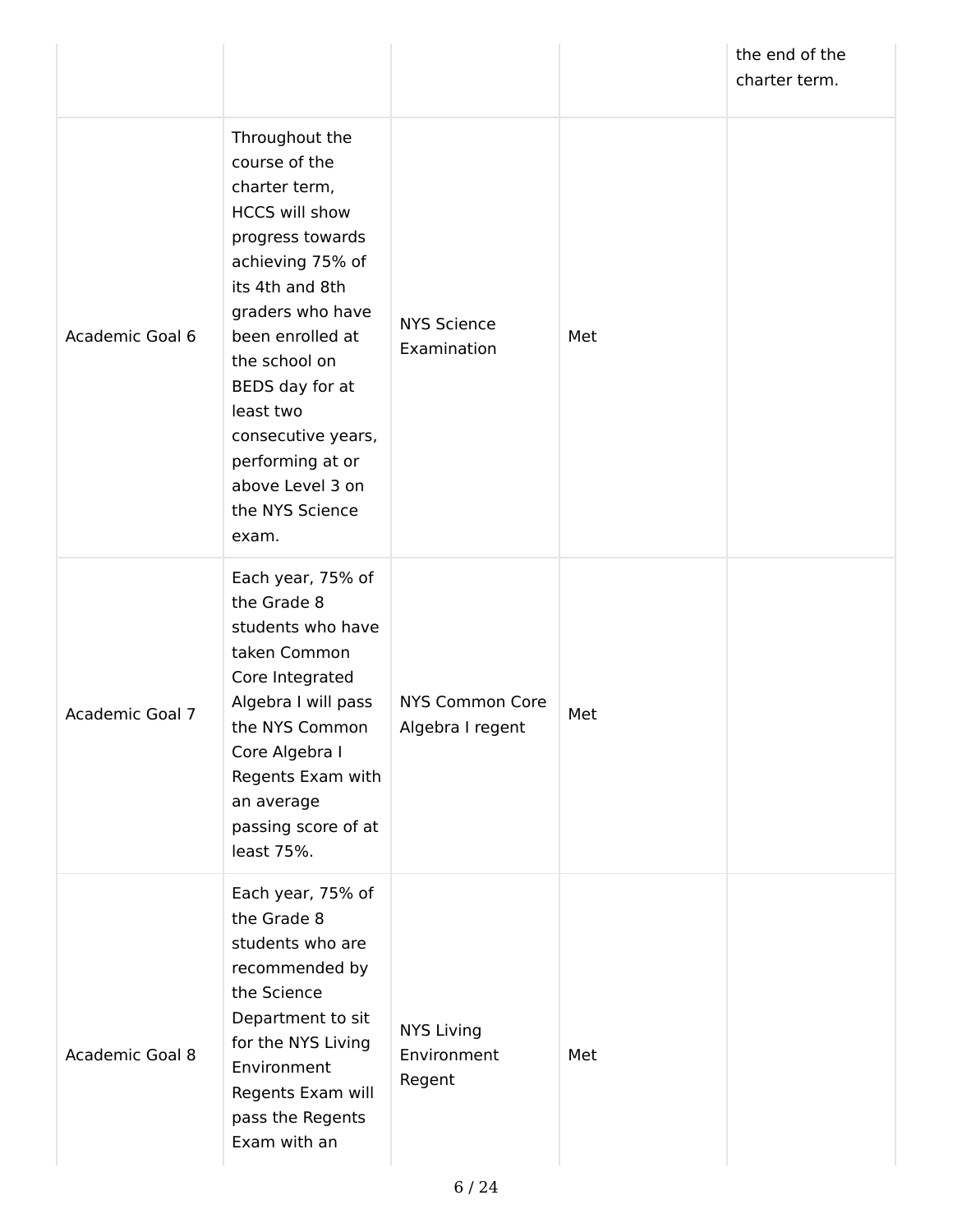|                 | average passing<br>score of at least<br>75%.                                                                                                                                                                                                                                                                                                                                                                                                                                         |              |                         |                                                                                                                                                                                                                                                                                                                        |
|-----------------|--------------------------------------------------------------------------------------------------------------------------------------------------------------------------------------------------------------------------------------------------------------------------------------------------------------------------------------------------------------------------------------------------------------------------------------------------------------------------------------|--------------|-------------------------|------------------------------------------------------------------------------------------------------------------------------------------------------------------------------------------------------------------------------------------------------------------------------------------------------------------------|
| Academic Goal 9 | Throughout the<br>charter term, each<br>grade-level cohort<br>of HCCS students<br>will reduce by one-<br>quarter, the gap<br>between the<br>percent at or<br>above Level 3 on<br>the previous year's<br>NYS ELA exam and<br>75% at or above<br>Level 3 on the<br>current year's NYS<br>ELA exam. If a<br>grade-level cohort<br>exceeds 75% at or<br>above Level 3 in<br>the previous year,<br>the cohort will<br>demonstrate<br>growth (above 75<br>percent) in the<br>current year. | NYS ELA exam | <b>Unable to Assess</b> | HCCS is confident,<br>that this specific<br>goal will be<br>attained by the<br>end of the charter<br>term.<br><b>HCCS-PS was</b><br>unable to assess<br>students in grades<br>3 through 8 for the<br>2019-2020 school<br>year, therefore<br>there is no<br>comparative data<br>due to the COVID-<br>19 school closure. |
|                 |                                                                                                                                                                                                                                                                                                                                                                                                                                                                                      |              |                         | Through the<br>course of the<br>charter term,<br><b>HCCS</b> grade level<br>cohorts have<br>demonstrated<br>progress in the<br>area of<br>mathematics and<br>have shown<br>progress towards<br>attaining this<br>charter goal.<br><b>HCCS-PS was</b><br>unable to assess<br>students in grades                         |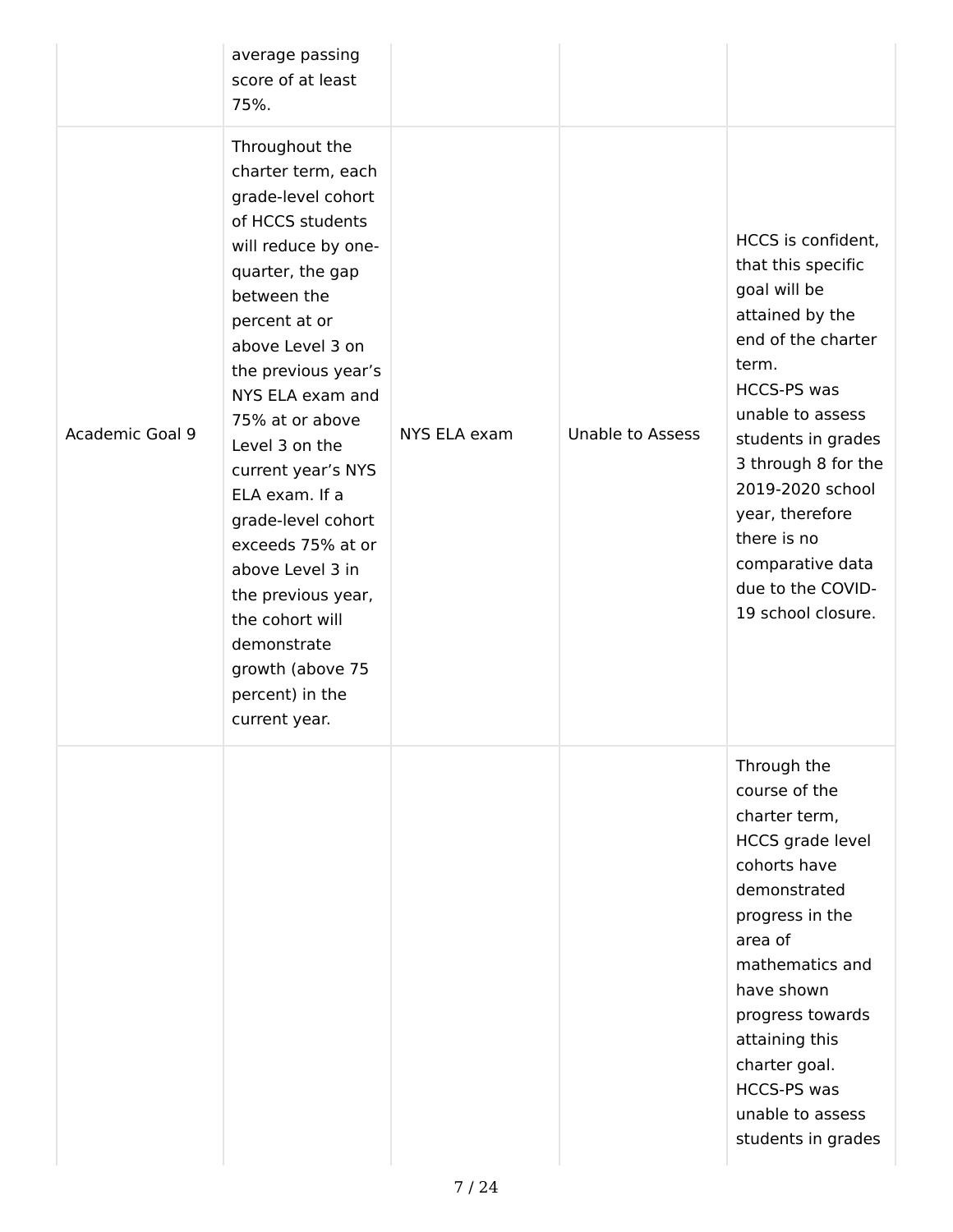| Academic Goal 10 | Throughout the<br>charter term, each<br>grade-level cohort<br>of HCCS students<br>will reduce by one-<br>quarter, the gap<br>between the<br>percent at or<br>above Level 3 on<br>the previous year's<br>NYS Math exam<br>and 75% at or<br>above Level 3 on<br>the current year's<br>NYS Math exam. If<br>a grade-level<br>cohort exceeds<br>75% at or above<br>Level 3 in the<br>previous year, the<br>cohort will<br>demonstrate<br>growth (above 75<br>percent) in the<br>current year. | NYS Math exam | <b>Unable to Assess</b> | 3 through 8 for the<br>2019-2020 school<br>year, therefore<br>there is no<br>comparative data<br>due to the COVID-<br>19 school closure.<br><b>HCCS will continue</b><br>to provide rigorous<br>math instruction<br>and have begun to<br>implement the<br>Next Gen learning<br>standards. We<br>have shifted our<br>instructional<br>program to include<br>spiral instruction to<br>address the areas<br>in mathematics<br>that may need<br>enhancement.<br>Spiral learning will<br>reinforce<br>strategies and<br>standards<br>throughout the<br>entire year. We<br>have implemented<br>math drills in the<br>areas of addition,<br>subtraction and<br>multiplication in all<br>grades. In addition,<br><b>HCCS continues</b><br>with Number Talks<br>in the lower<br>elementary grades<br>to increase<br>mathematical<br>competencies<br>beginning in<br>kindergarten.<br>Students in grades |
|------------------|-------------------------------------------------------------------------------------------------------------------------------------------------------------------------------------------------------------------------------------------------------------------------------------------------------------------------------------------------------------------------------------------------------------------------------------------------------------------------------------------|---------------|-------------------------|------------------------------------------------------------------------------------------------------------------------------------------------------------------------------------------------------------------------------------------------------------------------------------------------------------------------------------------------------------------------------------------------------------------------------------------------------------------------------------------------------------------------------------------------------------------------------------------------------------------------------------------------------------------------------------------------------------------------------------------------------------------------------------------------------------------------------------------------------------------------------------------------|
|                  |                                                                                                                                                                                                                                                                                                                                                                                                                                                                                           |               |                         | 3 through 8 also                                                                                                                                                                                                                                                                                                                                                                                                                                                                                                                                                                                                                                                                                                                                                                                                                                                                               |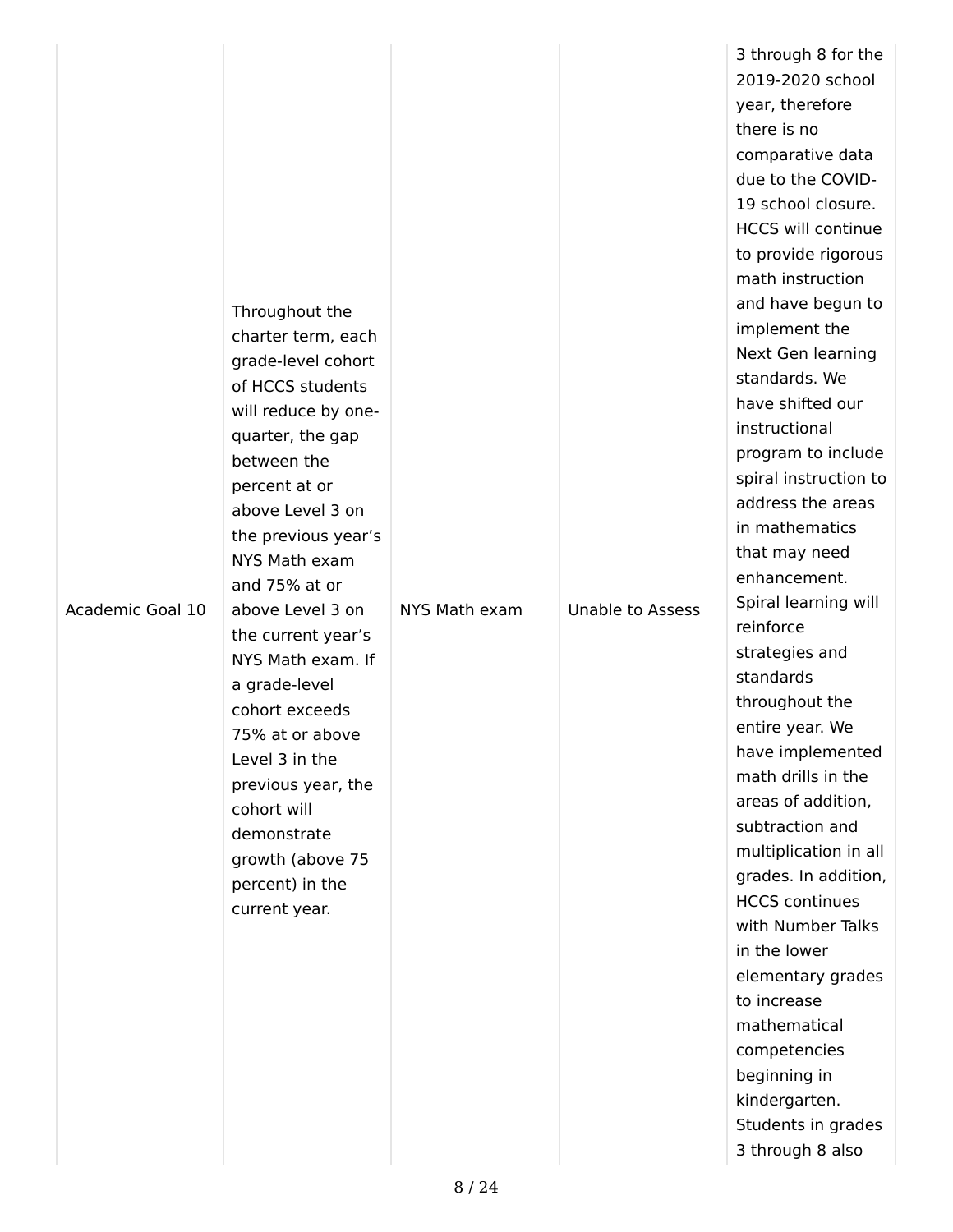|  | utilize IXL, a online<br>mathematics<br>based program |
|--|-------------------------------------------------------|
|  | that is                                               |
|  | individualized and                                    |
|  | provides direct                                       |
|  | instruction and                                       |
|  | reinforcement of                                      |
|  | specific math                                         |
|  | standards that                                        |
|  | students may need                                     |
|  | support with. HCCS                                    |
|  | is confident, that                                    |
|  | this specific goal                                    |
|  | will be attained by                                   |
|  | the end of the                                        |
|  | charter term.                                         |

## **2. Do have more academic goals to add?**

Yes

## **2020-2021 Progress Toward Attainment of Academic Goals**

|                  | Academic Student<br>Performance Goal                                                                                                              | Measure Used to<br>Evaluate Progress<br><b>Toward Attainment</b><br>of Goal | Goal - Met, Not<br>Met or Unable to<br><b>Assess</b> | 2019-2020<br>progress toward<br>attainment of goal<br>Met/Not<br>Met/Unable to<br><b>Assess During Due</b><br>to Closure |
|------------------|---------------------------------------------------------------------------------------------------------------------------------------------------|-----------------------------------------------------------------------------|------------------------------------------------------|--------------------------------------------------------------------------------------------------------------------------|
| Academic Goal 11 | Each year, the<br>percent of HCCS<br>students<br>performing at or<br>above Level 3 on<br>the NYS ELA exam<br>in each tested<br>grade will, in the | NYS ELA exam                                                                | Met                                                  |                                                                                                                          |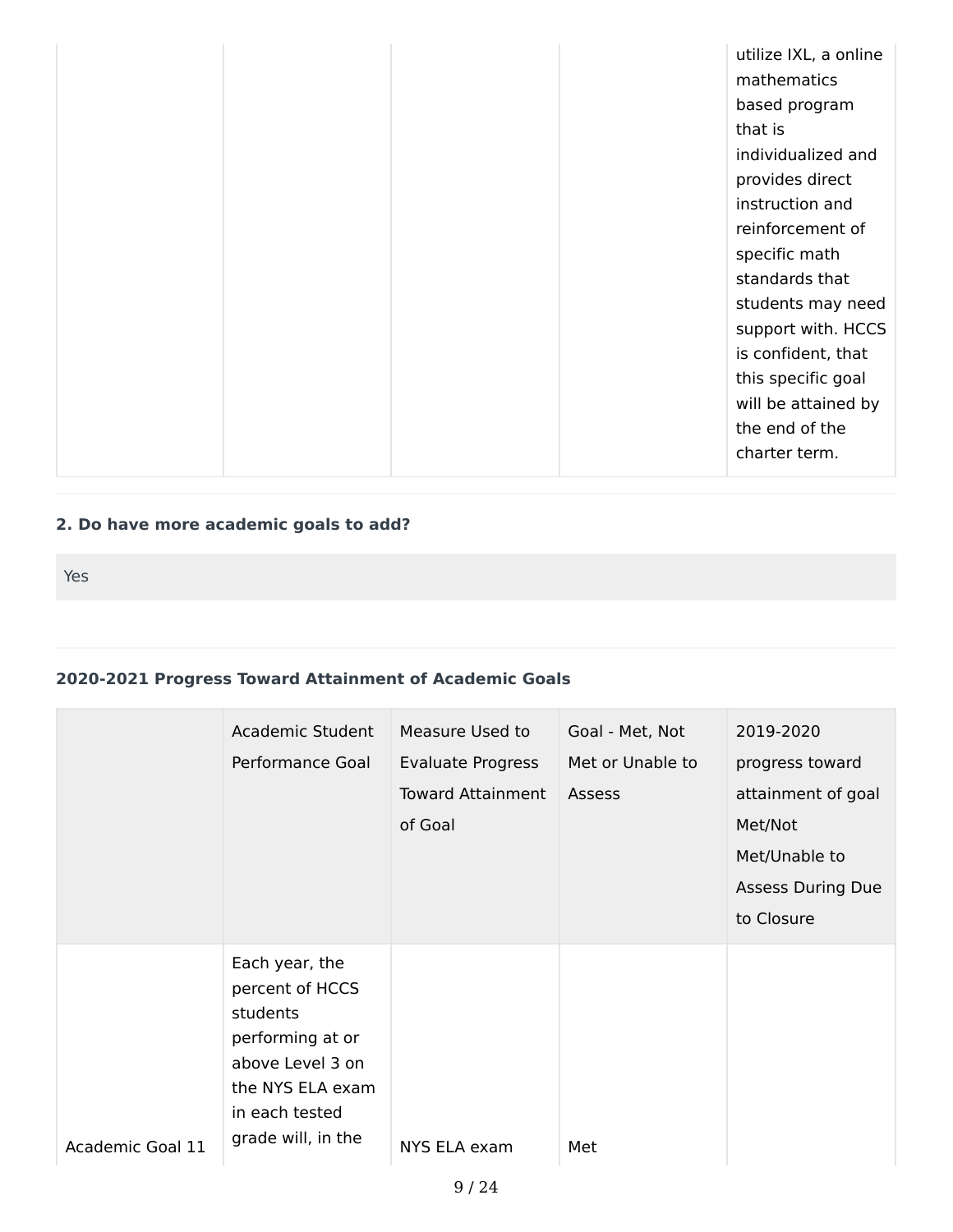|                  | majority of grades,<br>exceed the<br>average<br>performance of<br>students tested in<br>the same grades of<br>CSD 15.                                                                                                                                                                                                                                                                       |                                 |                         |                                                                                                                                                                                                                                             |
|------------------|---------------------------------------------------------------------------------------------------------------------------------------------------------------------------------------------------------------------------------------------------------------------------------------------------------------------------------------------------------------------------------------------|---------------------------------|-------------------------|---------------------------------------------------------------------------------------------------------------------------------------------------------------------------------------------------------------------------------------------|
| Academic Goal 12 | Each year, the<br>percent of HCCS<br>students<br>performing at or<br>above Level 3 on<br>the NYS Math<br>exam in each<br>tested grade will,<br>in the majority of<br>grades, exceed the<br>average<br>performance of<br>students tested in<br>the same grades of<br>CSD 15. This will<br>be measured by an<br>analysis of the<br>performance<br>compared to CSDs<br>conducted by<br>NYCDOE. | NYS Math exam                   | Met                     |                                                                                                                                                                                                                                             |
| Academic Goal 13 | Throughout the<br>course of the<br>charter term,<br>HCCS will earn a<br>score of "Good" or<br>better on all<br><b>Framework Strands</b><br>as reported on the<br><b>School Quality</b><br>Report.                                                                                                                                                                                           | <b>School Quality</b><br>Report | <b>Unable to Assess</b> | Due to Covid-19<br>and the resulting<br>changes to NYS<br>testing<br>accountability and<br>federal reporting<br>requirements, the<br>2021<br>accountability<br>status remains the<br>same as those<br>assigned for the<br>2019 school year. |
|                  | Each year, the                                                                                                                                                                                                                                                                                                                                                                              |                                 |                         |                                                                                                                                                                                                                                             |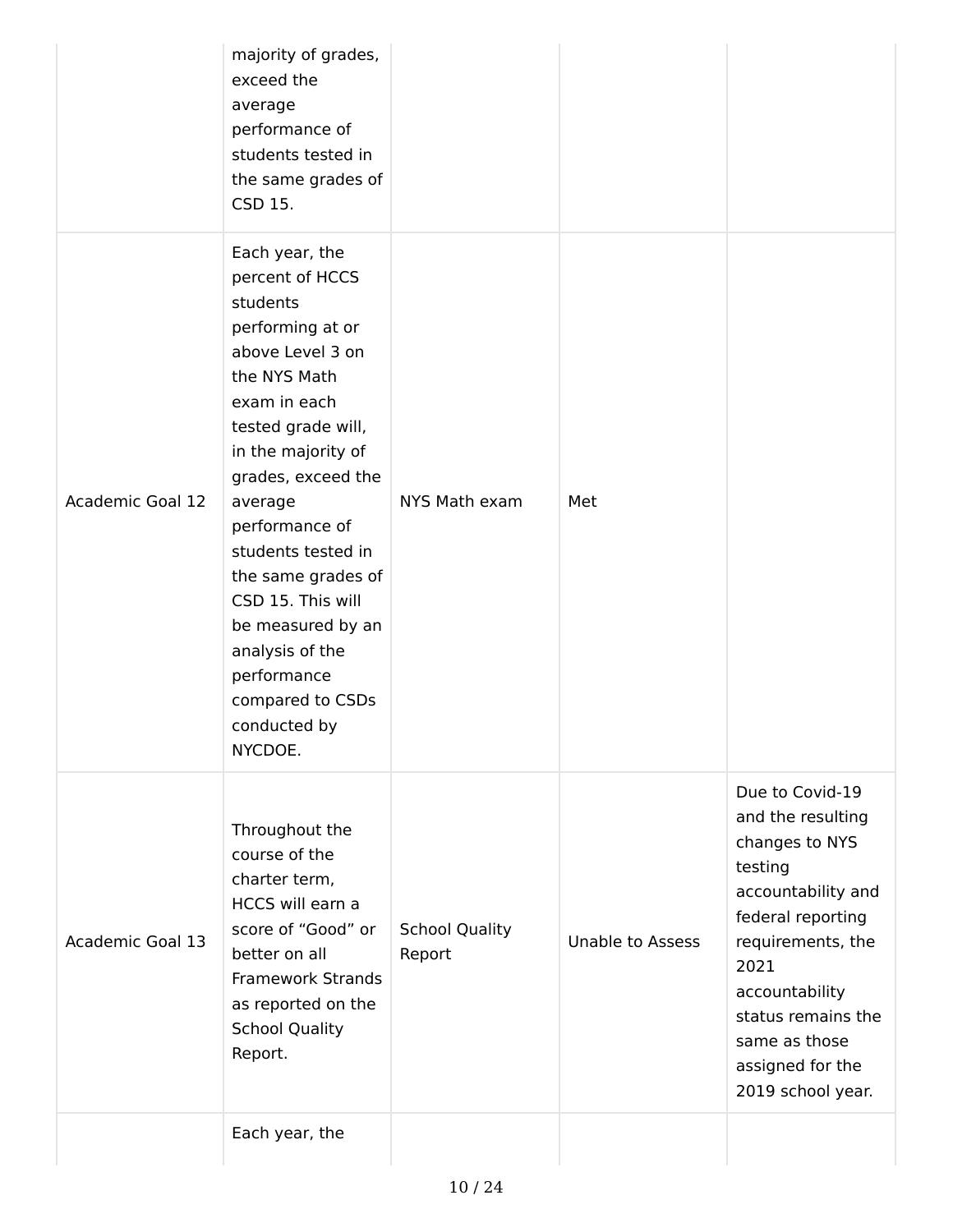| Academic Goal 14        | School will be<br>deemed "In Good<br>Standing" on the<br>NYS Report Card.                                                                                                                                                                                                                                  | <b>NYS Report Card</b>                   | Met                     |                                                                                                                                                                                                                                                                    |
|-------------------------|------------------------------------------------------------------------------------------------------------------------------------------------------------------------------------------------------------------------------------------------------------------------------------------------------------|------------------------------------------|-------------------------|--------------------------------------------------------------------------------------------------------------------------------------------------------------------------------------------------------------------------------------------------------------------|
| <b>Academic Goal 15</b> | Each year,<br>students in Grades<br>2 through 8 who<br>were enrolled in<br>the School for at<br>least two<br>consecutive BEDS<br>dates will average<br>at least five<br>percentile points of<br>growth on the<br><b>NWEA MAP</b><br>Reading<br>Assessment until<br>average percentile<br>score reaches 85. | <b>NWEA MAP</b><br>Reading<br>Assessment | <b>Unable to Assess</b> | <b>HCCS-PS was</b><br>unable to assess<br>students in grades<br>2 through 8 for the<br>2019-2020 school<br>year, therefore<br>there is no<br>comparative data<br>due to the COVID-<br>19 school closure.<br>Students were<br>assessed in school<br>year 2020-2021. |
| Academic Goal 16        | Each year,<br>students in Grades<br>2 through 8 who<br>were enrolled in<br>the School for at<br>least two<br>consecutive BEDS<br>dates will average<br>at least five<br>percentile points of<br>growth on the<br><b>NWEA MAP</b><br>Reading<br>Assessment until<br>average percentile<br>score reaches 85. | <b>NWEA MAP</b><br>Reading<br>Assessment | <b>Unable to Assess</b> | <b>HCCS-PS was</b><br>unable to assess<br>students in grades<br>2 through 8 for the<br>2019-2020 school<br>year, therefore<br>there is no<br>comparative data<br>due to COVID-19<br>school closure.<br>Students were<br>assessed in school<br>year 2020-2021.      |
|                         | Each year, grade-<br>level cohorts of<br>students (for<br>Grades 2 and<br>above) will reduce<br>by one-half, the                                                                                                                                                                                           |                                          |                         |                                                                                                                                                                                                                                                                    |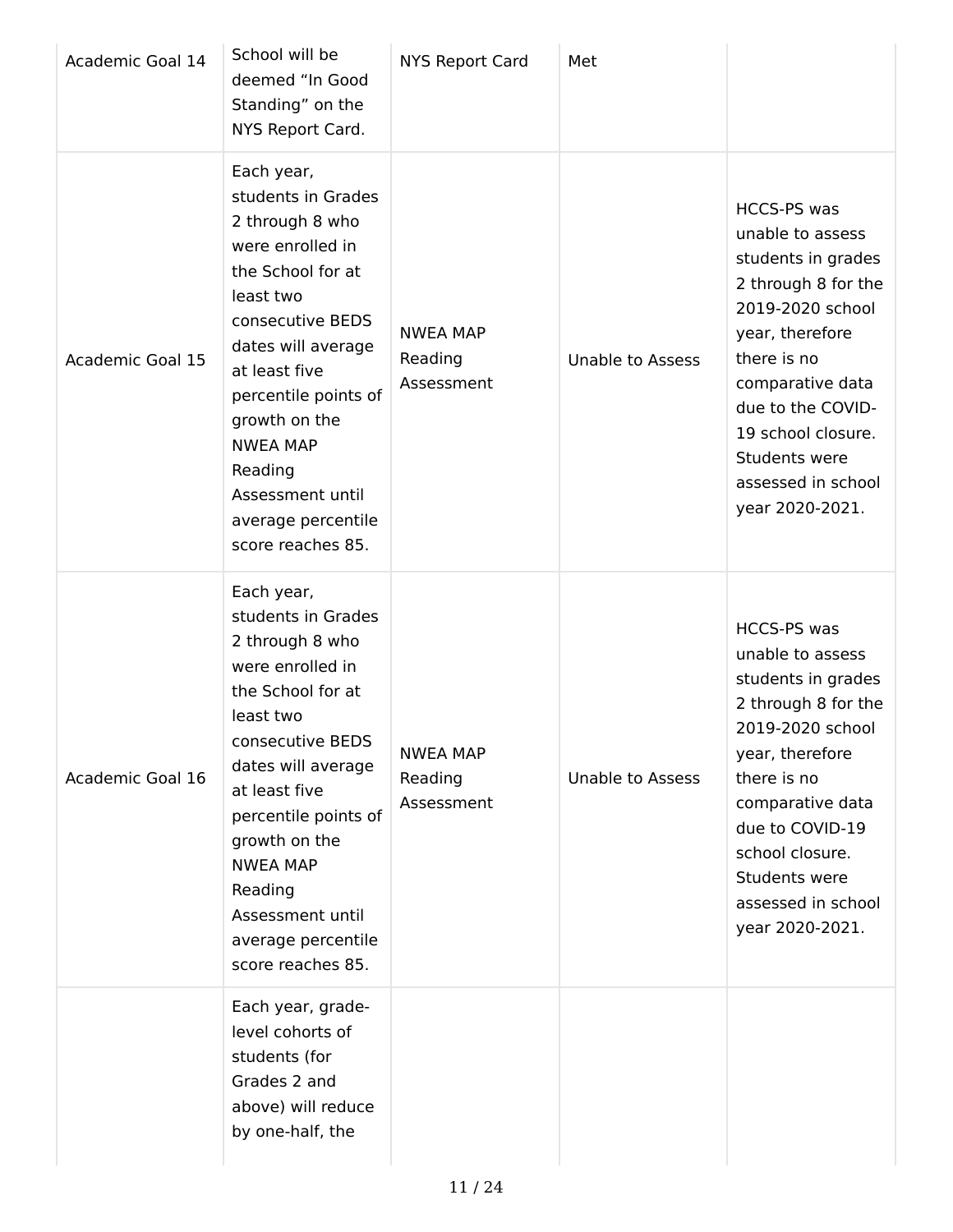| Academic Goal 17 | increase the<br>average (grade<br>level) in the<br>current Spring.<br>Grade-level<br>cohorts are<br>expected to show<br>at least an<br>increase in the<br>current year.                                                                                                                                                                                                                                                                          |                                              |                         | comparative data<br>due to COVID-19<br>school closure.<br>Students were<br>assessed in school<br>year 2020-2021.                                                                                                                                              |
|------------------|--------------------------------------------------------------------------------------------------------------------------------------------------------------------------------------------------------------------------------------------------------------------------------------------------------------------------------------------------------------------------------------------------------------------------------------------------|----------------------------------------------|-------------------------|---------------------------------------------------------------------------------------------------------------------------------------------------------------------------------------------------------------------------------------------------------------|
| Academic Goal 18 | Each year, grade-<br>level cohorts of<br>students (for<br>Grades 2 and<br>above) will reduce<br>by one-half, the<br>gap between their<br>average score in<br>the previous<br>Spring<br>administration of<br>the NWEA, a<br>nationally-normed<br>mathematics test,<br>and increase the<br>average (grade<br>level) in the<br>current Spring.<br>Grade-level<br>cohorts are<br>expected to show<br>at least an<br>increase in the<br>current year. | <b>NWEA MAP</b><br>Mathematics<br>assessment | <b>Unable to Assess</b> | <b>HCCS-PS was</b><br>unable to assess<br>students in grades<br>2 through 8 for the<br>2019-2020 school<br>year, therefore<br>there is no<br>comparative data<br>due to COVID-19<br>school closure.<br>Students were<br>assessed in school<br>year 2020-2021. |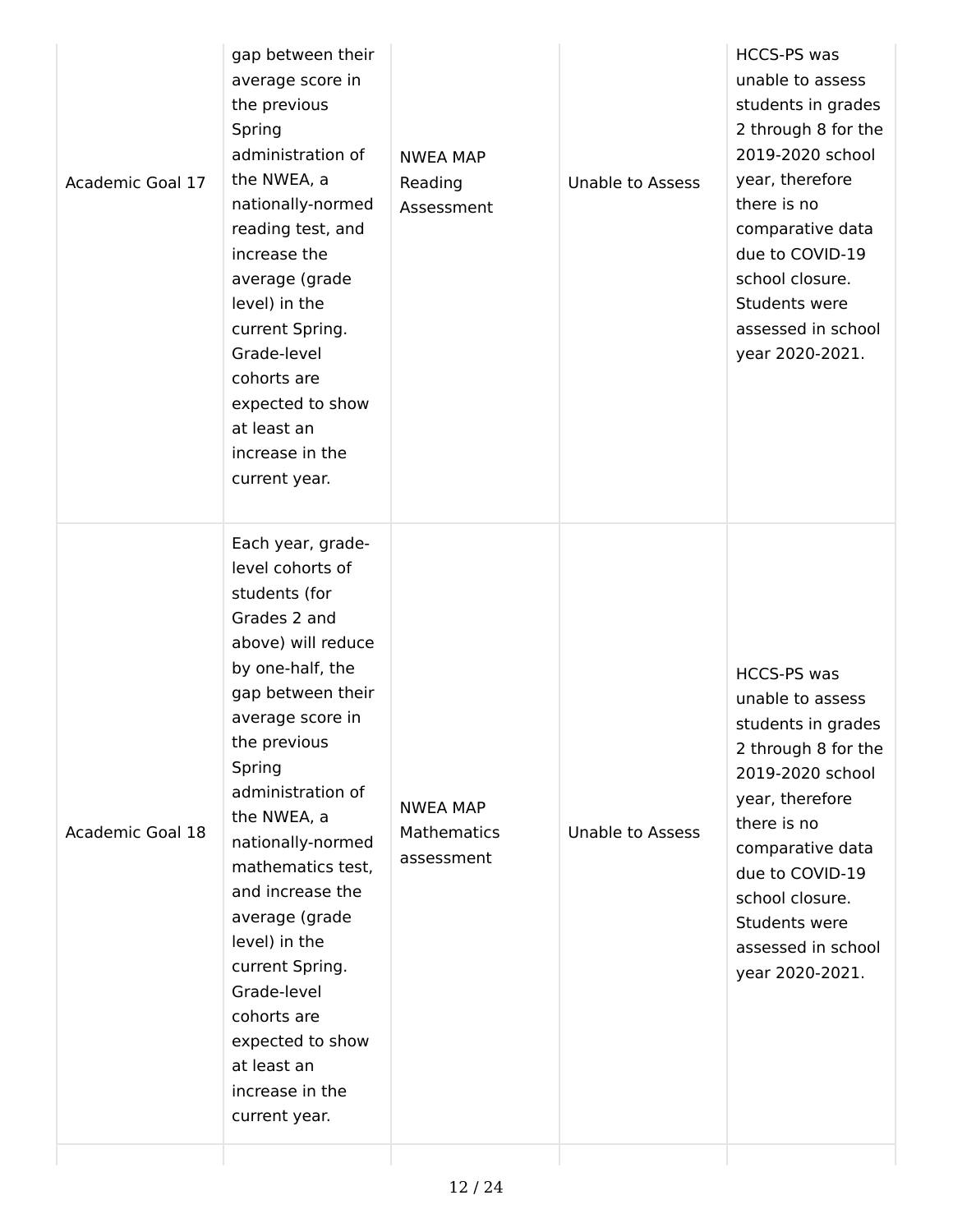| Academic Goal 19 | Kindergarten: By<br>the end of the<br>school year,<br>students who were<br>enrolled on BEDS<br>day:<br>• 75% of the<br>students will be<br>able to recognize<br>all Greek Letters in<br>their print form, as<br>measured by a<br><b>Greek Letter</b><br>Recognition and<br>Writing Common<br>Assessment<br>• 75% of the<br>students will be<br>able to<br>communicate<br>verbally as<br>measured by the<br><b>HCCS Greek Verbal</b><br>Common<br>Assessment | <b>Greek Letter</b><br>Recognition and<br>Writing Common<br>Assessment | Met |  |
|------------------|-------------------------------------------------------------------------------------------------------------------------------------------------------------------------------------------------------------------------------------------------------------------------------------------------------------------------------------------------------------------------------------------------------------------------------------------------------------|------------------------------------------------------------------------|-----|--|
|                  | First Grade: By the<br>end of the school<br>year, students who<br>were enrolled on<br>BEDS day for at<br>least two<br>consecutive years:<br>• 75% of students<br>will be able to<br>write all the Greek<br>alphabet in print,<br>as measured by a<br><b>Greek Letter</b><br>Recognition And<br>Writing Common<br>Assessment<br>• 75% of students<br>will perform                                                                                            |                                                                        |     |  |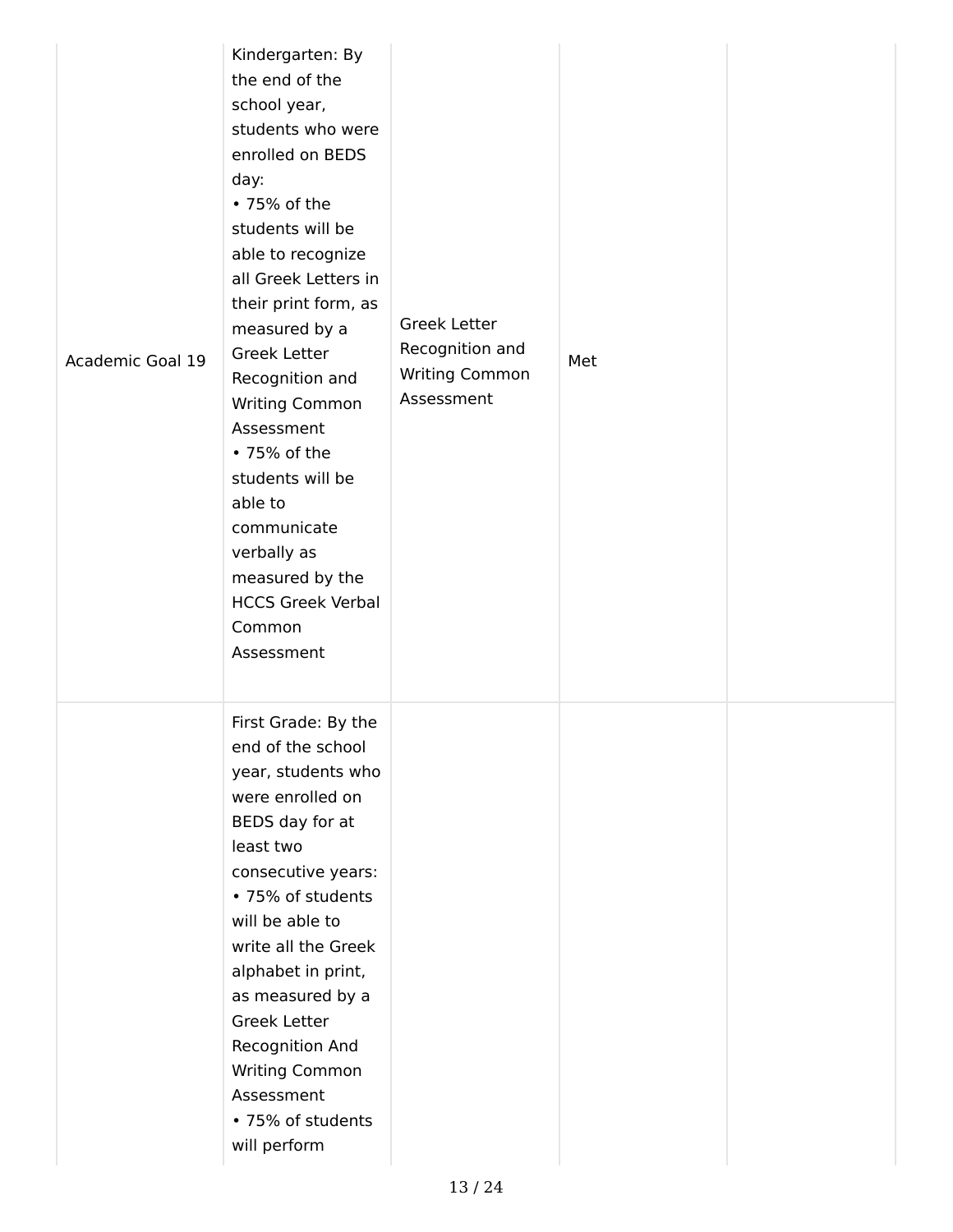|                         | proficiently in          | <b>Greek Letter</b> |     |  |
|-------------------------|--------------------------|---------------------|-----|--|
|                         | listening, as            | Recognition,        |     |  |
| <b>Academic Goal 20</b> | measured by the          | Listening, Verbal,  | Met |  |
|                         | <b>HCCS Greek</b>        | And Writing         |     |  |
|                         | Listening Common         | Common              |     |  |
|                         | Assessment.              | Assessment          |     |  |
|                         | • 75% of students        |                     |     |  |
|                         | will perform             |                     |     |  |
|                         | proficiently in          |                     |     |  |
|                         | reading, as              |                     |     |  |
|                         | measured by the          |                     |     |  |
|                         | <b>HCCS Greek</b>        |                     |     |  |
|                         | Reading Common           |                     |     |  |
|                         | Assessment.              |                     |     |  |
|                         | • 75% of the             |                     |     |  |
|                         | students will be         |                     |     |  |
|                         | able to                  |                     |     |  |
|                         | communicate              |                     |     |  |
|                         | verbally as              |                     |     |  |
|                         | measured by the          |                     |     |  |
|                         | <b>HCCS Greek Verbal</b> |                     |     |  |
|                         | Common                   |                     |     |  |
|                         | Assessment               |                     |     |  |
|                         |                          |                     |     |  |

## **3. Do have more academic goals to add?**

Yes

#### **2020-2021 Progress Toward Attainment of Academic Goals**

| Academic Student<br>Performance Goal | Measure Used to<br><b>Evaluate Progress</b><br><b>Toward Attainment</b><br>of Goal | Goal - Met, Not<br>Met or Unable to<br>Meet | If not met,<br>describe efforts<br>the school will take<br>to meet goal. If<br>unable to assess<br>goal, type N/A for<br>Not Applicable |
|--------------------------------------|------------------------------------------------------------------------------------|---------------------------------------------|-----------------------------------------------------------------------------------------------------------------------------------------|
| Second through<br>Seventh Grades:    |                                                                                    |                                             |                                                                                                                                         |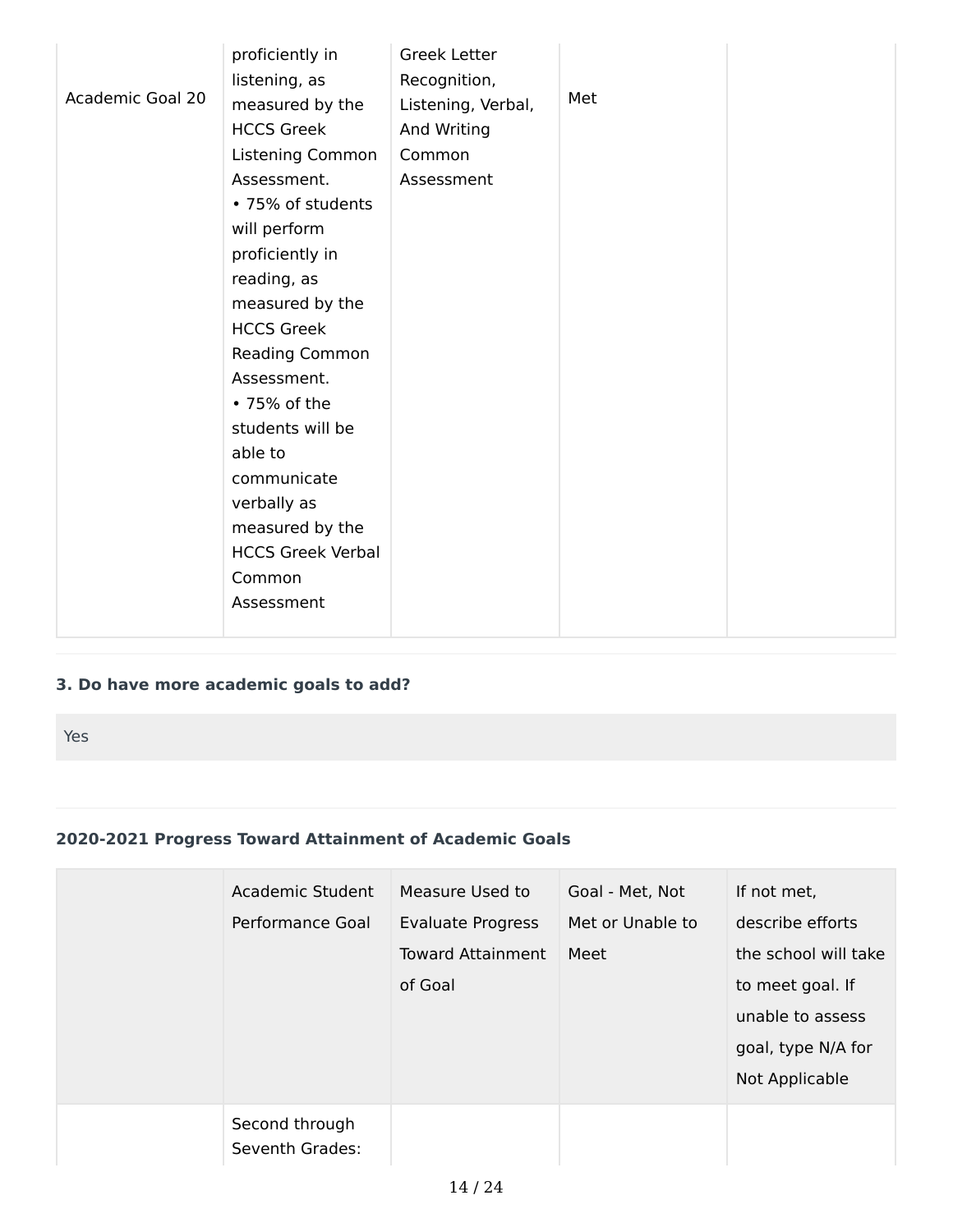| Academic Goal 21        | By the end the<br>school year,<br>students who were<br>enrolled on BEDS<br>day for at least<br>two consecutive<br>years:<br>• 75% of students<br>will perform<br>proficiently in oral,<br>reading, listening,<br>and writing skills,<br>as measured by<br>the HCCS Greek<br>Verbal, Reading,<br>Listening, and<br><b>Writing Common</b><br>Assessments. | <b>Greek Letter</b><br>Recognition,<br>Listening, Verbal,<br>And Writing<br>Common<br>Assessment | Met                     |                                                                                                               |
|-------------------------|---------------------------------------------------------------------------------------------------------------------------------------------------------------------------------------------------------------------------------------------------------------------------------------------------------------------------------------------------------|--------------------------------------------------------------------------------------------------|-------------------------|---------------------------------------------------------------------------------------------------------------|
| <b>Academic Goal 22</b> | Eighth Grade: Each<br>year, 75% of HCCS<br>Grade 8 students<br>who have been<br>recommended by<br>the Greek<br>department to sit<br>for the NYSED High<br><b>School Greek</b><br>Regents exam will<br>pass the Greek<br>Regents Exam with<br>an average<br>passing score of at<br>least 75%.                                                            | NYSED High School<br><b>LOTE Greek</b><br>Regents exam                                           | <b>Unable to Assess</b> | N/A<br>NYSED High School<br>LOTE Greek regent<br>exam was not<br>offered for the<br>2020-2021 school<br>year. |
| <b>Academic Goal 23</b> |                                                                                                                                                                                                                                                                                                                                                         |                                                                                                  |                         |                                                                                                               |
| Academic Goal 24        |                                                                                                                                                                                                                                                                                                                                                         |                                                                                                  |                         |                                                                                                               |
| <b>Academic Goal 25</b> |                                                                                                                                                                                                                                                                                                                                                         |                                                                                                  |                         |                                                                                                               |
| Academic Goal 26        |                                                                                                                                                                                                                                                                                                                                                         |                                                                                                  |                         |                                                                                                               |
| <b>Academic Goal 27</b> |                                                                                                                                                                                                                                                                                                                                                         |                                                                                                  |                         |                                                                                                               |
| <b>Academic Goal 28</b> |                                                                                                                                                                                                                                                                                                                                                         |                                                                                                  |                         |                                                                                                               |
|                         |                                                                                                                                                                                                                                                                                                                                                         |                                                                                                  |                         |                                                                                                               |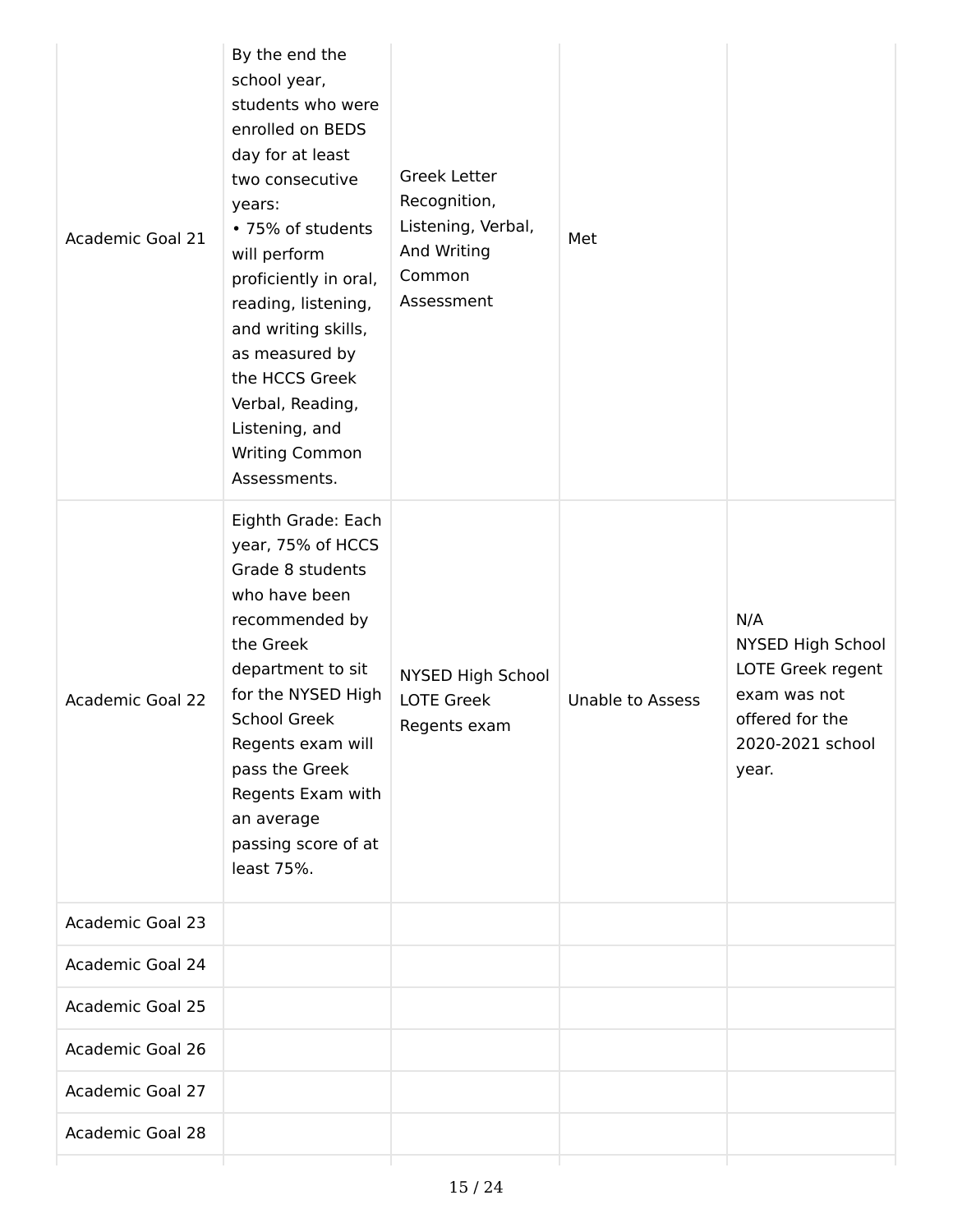| Academic Goal 29        |  |  |
|-------------------------|--|--|
| Academic Goal 30        |  |  |
| Academic Goal 31        |  |  |
| Academic Goal 32        |  |  |
| Academic Goal 33        |  |  |
| Academic Goal 34        |  |  |
| Academic Goal 35        |  |  |
| Academic Goal 36        |  |  |
| Academic Goal 37        |  |  |
| <b>Academic Goal 38</b> |  |  |
| Academic Goal 39        |  |  |
| Academic Goal 40        |  |  |
| Academic Goal 41        |  |  |
| Academic Goal 42        |  |  |
| Academic Goal 43        |  |  |
| Academic Goal 44        |  |  |
| Academic Goal 45        |  |  |
| Academic Goal 46        |  |  |
| Academic Goal 47        |  |  |
| Academic Goal 48        |  |  |
| Academic Goal 49        |  |  |
| Academic Goal 50        |  |  |
| Academic Goal 51        |  |  |
| <b>Academic Goal 52</b> |  |  |
| Academic Goal 53        |  |  |
| Academic Goal 54        |  |  |
|                         |  |  |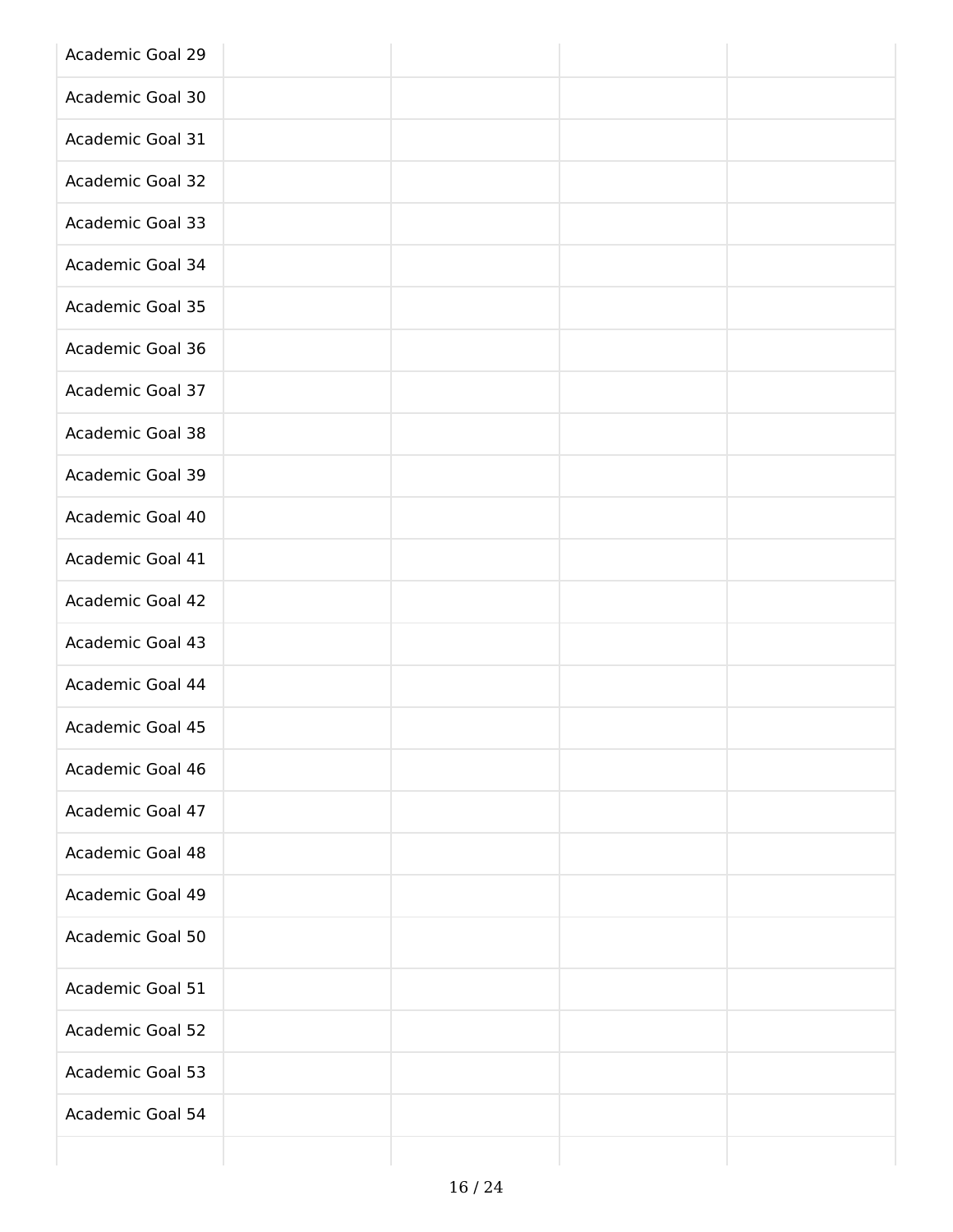| <b>Academic Goal 55</b> |  |  |
|-------------------------|--|--|
| <b>Academic Goal 56</b> |  |  |
| Academic Goal 57        |  |  |
| Academic Goal 58        |  |  |
| <b>Academic Goal 59</b> |  |  |
| Academic Goal 60        |  |  |
| Academic Goal 61        |  |  |
| Academic Goal 62        |  |  |
| Academic Goal 63        |  |  |
| Academic Goal 64        |  |  |
| Academic Goal 65        |  |  |
| Academic Goal 66        |  |  |
| Academic Goal 67        |  |  |
| Academic Goal 59        |  |  |
| Academic Goal 60        |  |  |
| Academic Goal 61        |  |  |
| Academic Goal 62        |  |  |

**4. ORGANIZATION GOALS**

**For the 2020-2021 school year, any organization goals that cannot be evaluated due to school closure resulting in a lack of data and changes in testing, surveying, and other usual practices should be reported as "N/A".**

**2020-2021 Progress Toward Attainment of Organization Goals**

| Organizational | Measure Used to   | Goal - Met, Not   | If not met.      |
|----------------|-------------------|-------------------|------------------|
| Goal           | Evaluate Progress | Met, or Unable to | describe efforts |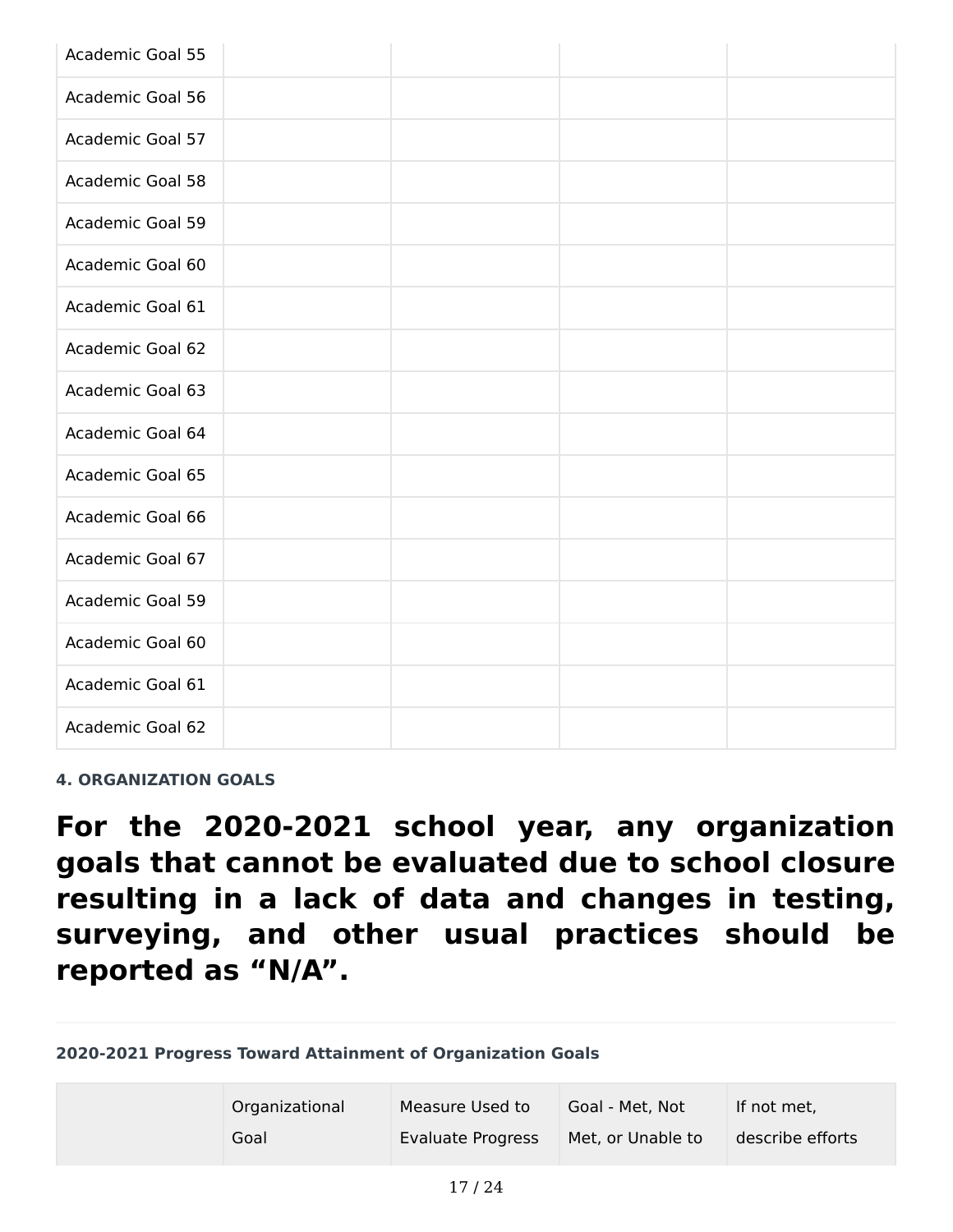|            |                                                                                                                                                                                                         |                                                                                      | Assess | the school will take<br>to meet goal. If<br>unable to assess<br>goal, type N/A for<br>Not Applicable |
|------------|---------------------------------------------------------------------------------------------------------------------------------------------------------------------------------------------------------|--------------------------------------------------------------------------------------|--------|------------------------------------------------------------------------------------------------------|
| Org Goal 1 | Each year, HCCS<br>will have an<br>average daily<br>student<br>attendance rate of<br>at least 95%.                                                                                                      | <b>ATS</b><br><b>HCCS-PS Average</b><br>Daily Attendance<br>rate: 97.7               | Met    |                                                                                                      |
| Org Goal 2 | Each year, 95% of<br>all students<br>enrolled at HCCS<br>during the last day<br>of the school year<br>will return the<br>following<br>September, not<br>including those<br>who move out of<br>the area. | ATS Discharge<br>Report<br><b>ATS Roster</b>                                         | Met    |                                                                                                      |
| Org Goal 3 | Each year, 90<br>percent of all<br>instructional staff<br>employed during<br>the prior school<br>year will return<br>and/or be asked to<br>return the<br>following school<br>year.                      | <b>NYSED TEACH</b><br><b>BEDS REPORT</b><br>Quickbooks<br>Accounting &<br>OASIS (HR) | Met    |                                                                                                      |
|            | Each year, parents<br>will express<br>satisfaction with<br>HCCS' program,<br>based on the<br>NYCDOE School<br>Survey in which<br>the school will                                                        |                                                                                      |        |                                                                                                      |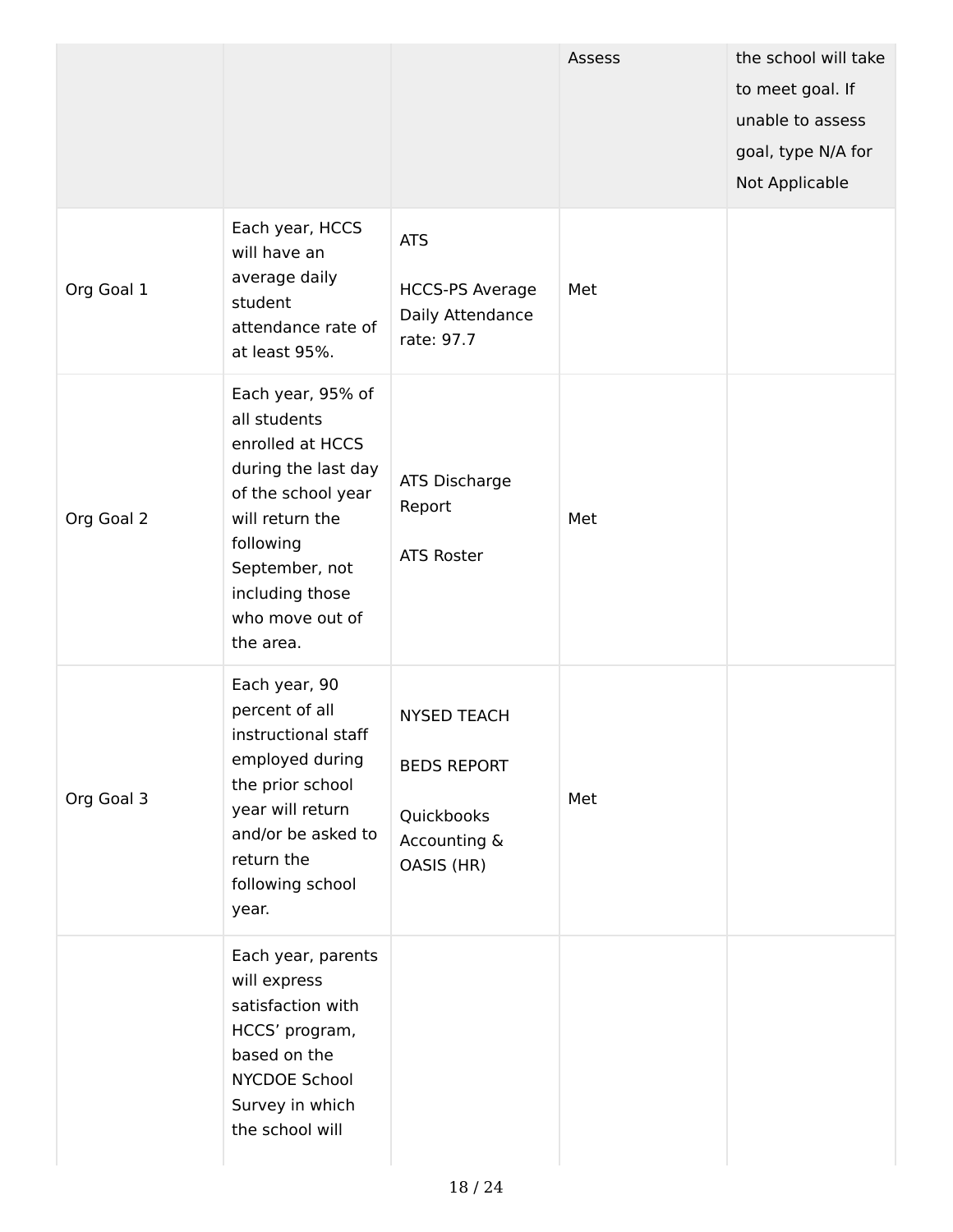| Org Goal 4 | receive scores of<br>7.5 or higher in<br>each of the four<br>survey domains:<br>Academic<br>Expectations,<br>Communication,<br>Engagement, and<br>Safety and<br>Respect. The<br>school will only<br>have met this goal<br>if at least 50% of<br>the parents<br>participate in the<br>survey.                                                                                                                                                                                                                 | NYCDOE Survey.<br>64.3% of our<br>parents<br>participated in the<br>survey. | Met |  |
|------------|--------------------------------------------------------------------------------------------------------------------------------------------------------------------------------------------------------------------------------------------------------------------------------------------------------------------------------------------------------------------------------------------------------------------------------------------------------------------------------------------------------------|-----------------------------------------------------------------------------|-----|--|
| Org Goal 5 | Each year,<br>teachers will<br>express<br>satisfaction with<br>HCCS' leadership<br>and professional<br>development<br>opportunities,<br>based on the<br>NYCDOE School<br>Survey in which<br>the school will<br>receive scores of<br>7.5 or higher in<br>each of the four<br>survey domains:<br>Academic<br>Expectations,<br>Communication,<br>Engagement, and<br>Safety and<br>Respect. The<br>school will only<br>have met this goal<br>if at least 50% of<br>the teachers<br>participate in the<br>survey. | NYCDOE Survey.<br>100% teachers<br>participated in the<br>survey.           | Met |  |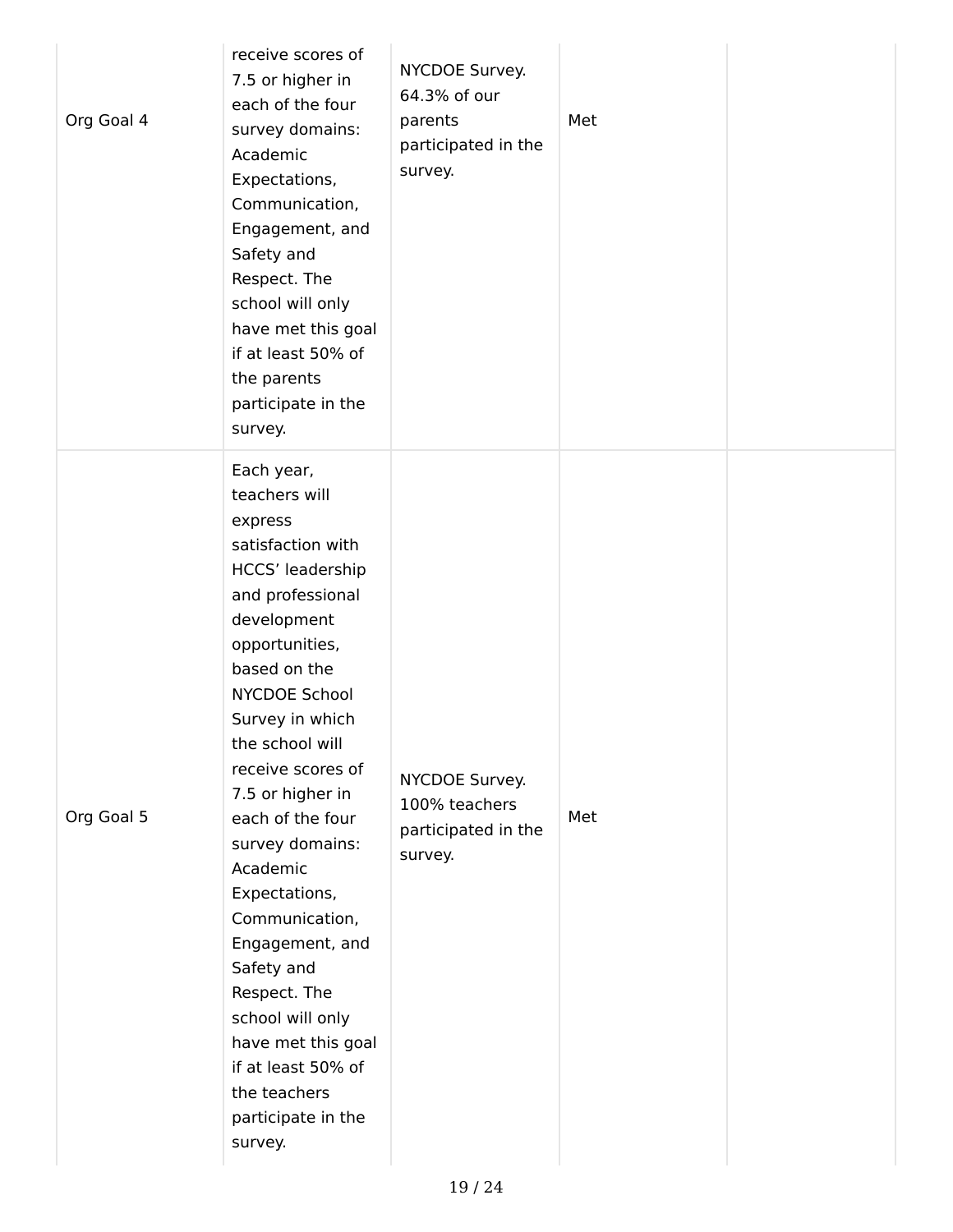| Org Goal 6 | Each year,<br>students in grades<br>6 through 8 will<br>express<br>satisfaction with<br>HCCS' staff and<br>programs, based<br>on the NYCDOE<br>School Survey in<br>which the school<br>will receive scores<br>of 7.5 or higher in<br>each of the four<br>survey domains:<br>Academic<br>Expectations,<br>Communication,<br>Engagement, and<br>Safety and<br>Respect. The<br>school will only<br>have met this goal<br>if at least 50% or<br>more of the<br>students<br>participate in the<br>survey. | NYCDOE Survey.<br>98.8% of our<br>students<br>participated in the<br>survey. | Met |  |
|------------|------------------------------------------------------------------------------------------------------------------------------------------------------------------------------------------------------------------------------------------------------------------------------------------------------------------------------------------------------------------------------------------------------------------------------------------------------------------------------------------------------|------------------------------------------------------------------------------|-----|--|
| Org Goal 7 | Each year, student<br>enrollment will be<br>within 15% of full<br>enrollment as<br>defined in the<br><b>HCCS Charter</b><br>contract. This will<br>be analyzed<br>annually and<br>monitored bi-<br>monthly.                                                                                                                                                                                                                                                                                          | ATS and The NYC<br><b>DOE Charter</b><br>School Vendor<br>Portal             | Met |  |
|            | Per the 2010<br>amendment to the<br><b>Charter Schools</b>                                                                                                                                                                                                                                                                                                                                                                                                                                           | <b>HCCS-PS continues</b><br>to demonstrate                                   |     |  |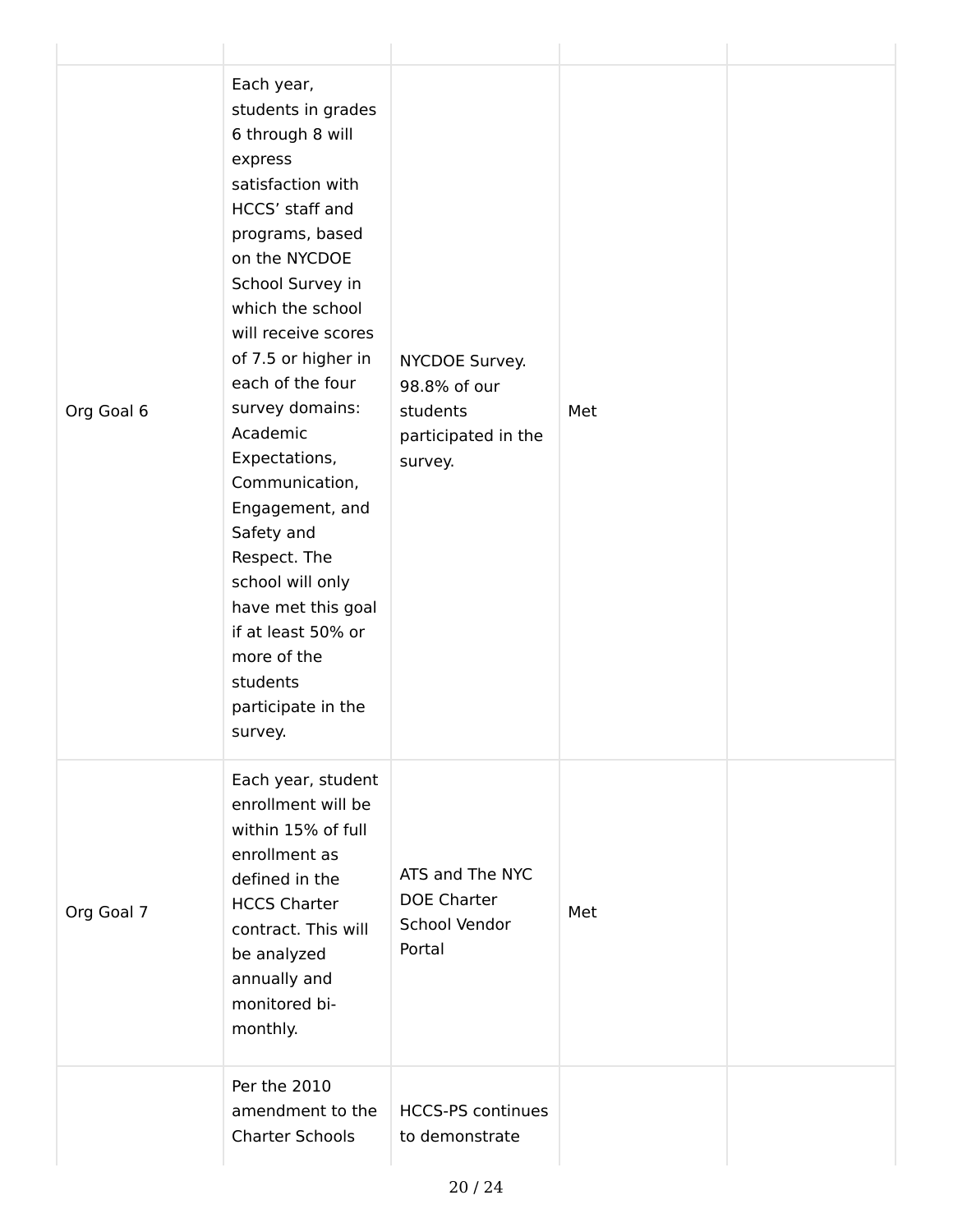| Org Goal 8 | Act, HCCS shall<br>demonstrate good<br>faith efforts to<br>attract, retain and<br>meet or exceed<br>enrollment and<br>retention targets<br>as prescribed by<br>the Board of<br>Regents, through<br>the State<br>Education<br>Department, of<br>students with<br>disabilities, English<br>language learners,<br>and students who<br>are eligible for the<br>free- and reduced-<br>price lunch<br>program.            | good faith efforts<br>to attract and<br>retain students<br>with disabilities,<br><b>ESL students and</b><br>free and reduced<br>price lunch<br>students. HCCS-PS<br>enrolled 31 English<br>Language Learners<br>and 31 Students<br>with Special<br>Needs. HCCS-PS is<br>a member of NYC<br><b>Charter Center's</b><br><b>ELL and Special</b><br>Education<br>Consortium. HCCS-<br>PS is a Title I<br>School. | Met |  |
|------------|---------------------------------------------------------------------------------------------------------------------------------------------------------------------------------------------------------------------------------------------------------------------------------------------------------------------------------------------------------------------------------------------------------------------|--------------------------------------------------------------------------------------------------------------------------------------------------------------------------------------------------------------------------------------------------------------------------------------------------------------------------------------------------------------------------------------------------------------|-----|--|
| Org Goal 9 | Each year, HCCS<br>will comply with all<br>applicable laws,<br>rules, regulations,<br>and contract terms<br>including, but not<br>limited to, the New<br>York Charter<br>Schools Act, the<br>New York Freedom<br>of Information Law,<br>the New York Open<br>Meetings Law, the<br>federal Individuals<br>with Disabilities<br>Education Act, and<br>federal Family<br><b>Educational Rights</b><br>and Privacy Act. | Approved Board of<br>Regents Charter;<br>Applicable law,<br>rules and<br>regulations; NY<br><b>Charter Schools</b><br>Act; NY Freedom<br>Information Law;<br>NY Open Meetings<br>Law; Federal<br>Individuals with<br><b>Disabilities</b><br><b>Education Act;</b><br><b>Family Educational</b><br><b>Rights and Privacy</b><br>Act.                                                                          | Met |  |
|            | Each year, the<br><b>HCCS Principal will</b><br>achieve ratings of                                                                                                                                                                                                                                                                                                                                                  | Val-ED Leadership<br>Evaluation                                                                                                                                                                                                                                                                                                                                                                              |     |  |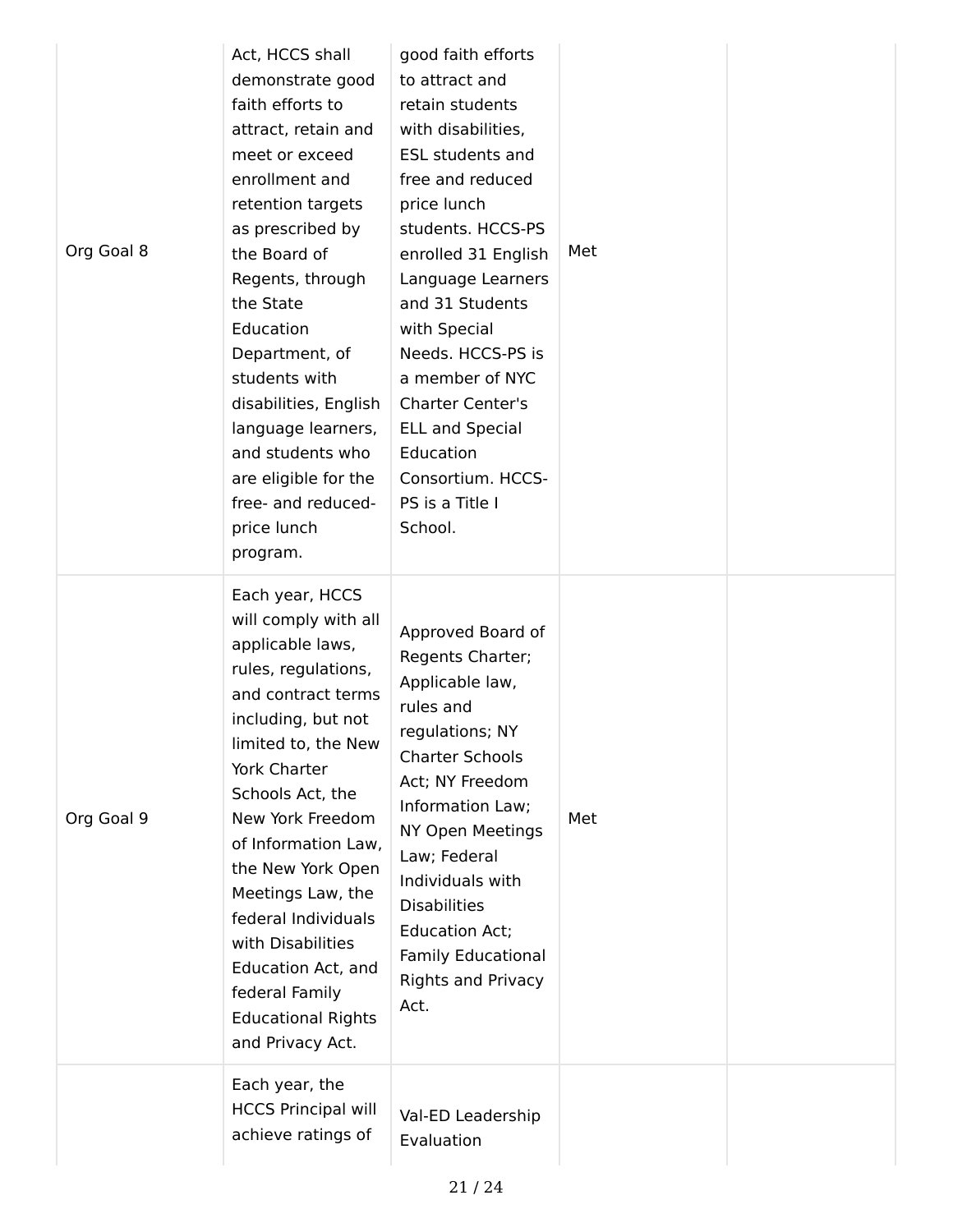| Org Goal 10 | Proficient or<br>Distinguished, and<br>an average<br>percentile score of<br>85% or higher,<br>using the VAL-ED<br>leadership<br>evaluation system,<br>developed at<br>Vanderbilt<br>University. | Program<br>HCCS-PS<br>Principal's overall<br>effectiveness score<br>is 4.63. The<br>performance level<br>is Distinguished<br>and the percentile<br>rank is 99.4% | Met |  |
|-------------|-------------------------------------------------------------------------------------------------------------------------------------------------------------------------------------------------|------------------------------------------------------------------------------------------------------------------------------------------------------------------|-----|--|
| Org Goal 11 |                                                                                                                                                                                                 |                                                                                                                                                                  |     |  |
| Org Goal 12 |                                                                                                                                                                                                 |                                                                                                                                                                  |     |  |
| Org Goal 13 |                                                                                                                                                                                                 |                                                                                                                                                                  |     |  |
| Org Goal 14 |                                                                                                                                                                                                 |                                                                                                                                                                  |     |  |
| Org Goal 15 |                                                                                                                                                                                                 |                                                                                                                                                                  |     |  |
| Org Goal 16 |                                                                                                                                                                                                 |                                                                                                                                                                  |     |  |
| Org Goal 17 |                                                                                                                                                                                                 |                                                                                                                                                                  |     |  |
| Org Goal 18 |                                                                                                                                                                                                 |                                                                                                                                                                  |     |  |
| Org Goal 19 |                                                                                                                                                                                                 |                                                                                                                                                                  |     |  |
| Org Goal 20 |                                                                                                                                                                                                 |                                                                                                                                                                  |     |  |

## **5. Do have more organizational goals to add?**

No

#### **6. FINANCIAL GOALS**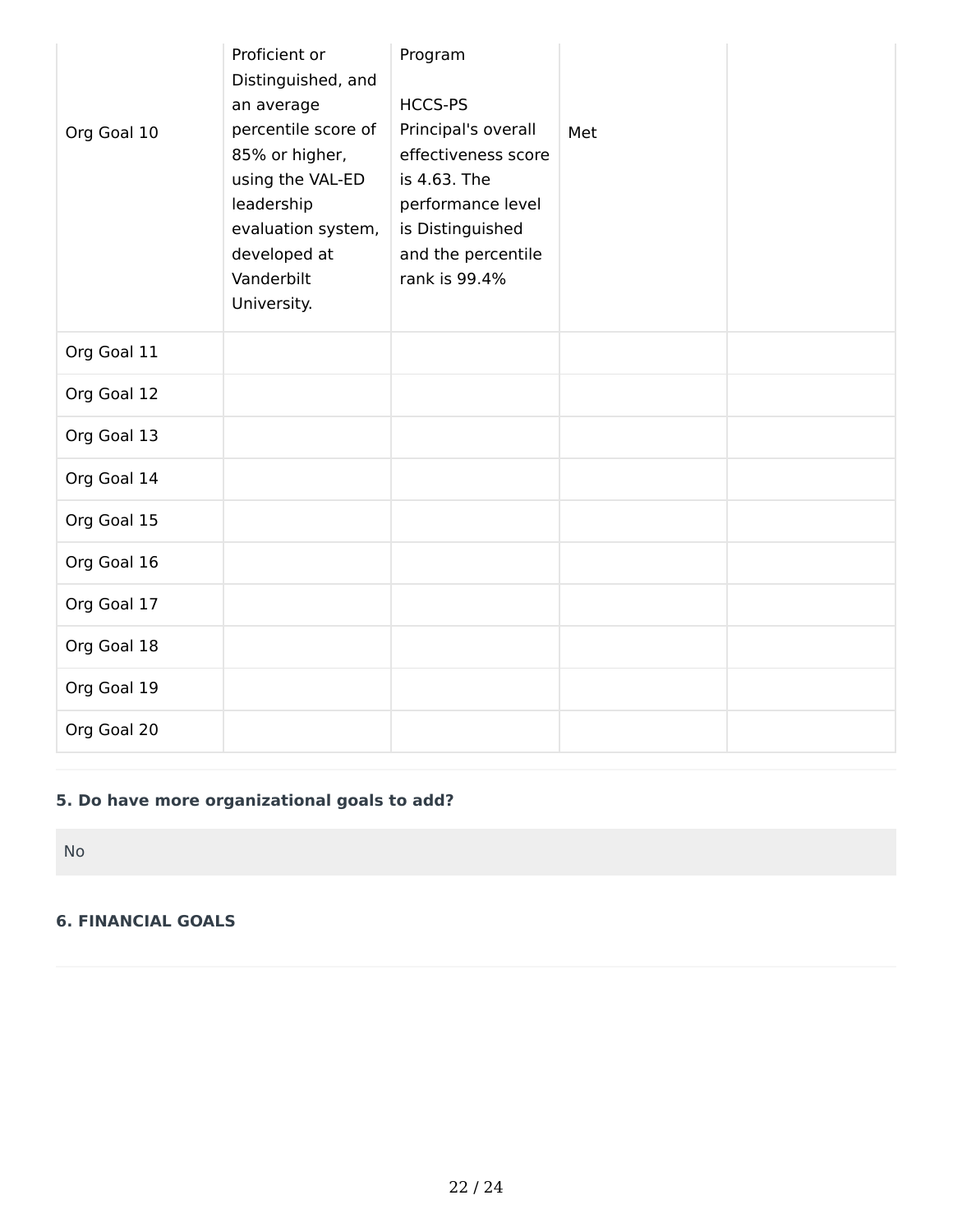#### **2020-2021 Progress Toward Attainment of Financial Goals**

|                         | <b>Financial Goals</b>                                                                                                                                                                                | Measure Used to<br><b>Evaluate Progress</b>                                                              | Goal - Met, Not<br>Met, or Partially<br>Met | If not met,<br>describe efforts<br>the school will take<br>to meet goal. |
|-------------------------|-------------------------------------------------------------------------------------------------------------------------------------------------------------------------------------------------------|----------------------------------------------------------------------------------------------------------|---------------------------------------------|--------------------------------------------------------------------------|
| Financial Goal 1        | Each year, student<br>enrollment will be<br>within 15% of full<br>enrollment as<br>defined in the<br>HCCS' charter<br>contract. This will<br>be analyzed<br>annually and<br>monitored bi-<br>monthly. | ATS and Invoice<br>Portal.                                                                               | Met                                         |                                                                          |
| <b>Financial Goal 2</b> | Each year, HCCS<br>will undergo an<br>independent<br>financial audit that<br>will result in an<br>unqualified opinion<br>and no major<br>findings.                                                    | External Audit by<br><b>PKF</b><br>O'Connor Davies,<br><b>LLP</b>                                        | Met                                         |                                                                          |
| <b>Financial Goal 3</b> | Each year, HCCS<br>will operate on a<br>balanced budget<br>and maintain a<br>stable cash flow.                                                                                                        | Monthly internal<br>financial<br>statements<br>and annual<br>external<br>audit by PKF<br>O'Connor Davies | Met                                         |                                                                          |
| Financial Goal 4        |                                                                                                                                                                                                       |                                                                                                          |                                             |                                                                          |
| <b>Financial Goal 5</b> |                                                                                                                                                                                                       |                                                                                                          |                                             |                                                                          |